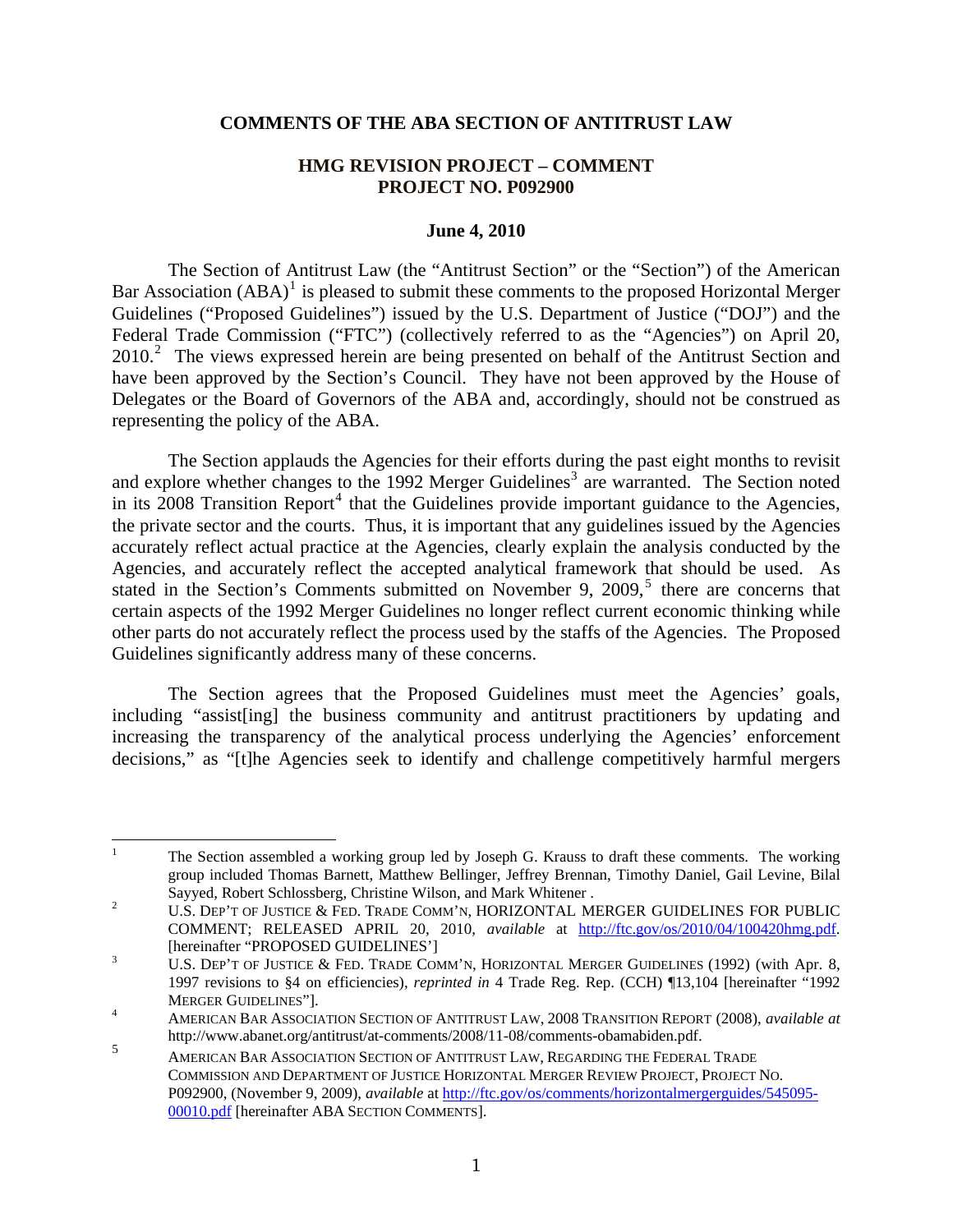while avoiding unnecessary interference with mergers that are either competitively beneficial or neutral."[6](#page-1-0) The Section believes that these goals are best served by guidelines that:

- Describe the analytical frameworks that the Agencies use in a balanced, burdenneutral manner – setting out both the conditions that may indicate the potential for competitive concerns, as well as the conditions that may mitigate such concerns. As statements of enforcement policy, the Guidelines should articulate factors that could lead the Agencies to challenge a transaction. At the same time, most transactions, even those that combine competitors, ultimately are not challenged, and often are not even extensively investigated. For guidelines to fully reflect Agency policy and practice, the factors that lead to a merger being challenged should be described as fully as are the factors that lead to a merger being cleared. A balanced, burdenneutral approach is consistent with the Agencies' goals of increasing the transparency of the Agencies' enforcement decisions, and of "challenging competitively harmful mergers while avoiding unnecessary interference with mergers that are either competitively neutral or beneficial."
- Reflect a broad analytical consensus, while avoiding choosing sides on issues that remain the subject of meaningful debate. Awaiting consensus before incorporating controversial concepts into enforcement guidelines can have several positive consequences. It can increase the likelihood that policies are analytically sound and that potential problems with a given approach have been addressed; avoid subjecting the Guidelines to change whenever subsequent Agency leaders with different views take office; and ensure the Guidelines' continued role as a model of best practices for international enforcers.
- Provide a reliable indication of the analytical approaches that the Agencies are likely to apply, and of the actual enforcement outcomes that emerge from Agency investigations.
- Take into account the potential impact that U.S. policies can have abroad, and are consistent with policy statements that the Agencies have advocated abroad, including the International Competition Network's Recommended Practices for Merger Analysis.<sup>[7](#page-1-1)</sup>
- Take into account the courts' role in merger enforcement. One of the proposed Guidelines' goals is to "assist the courts in developing an appropriate framework for interpreting and applying the antitrust laws in the horizontal merger context." Here,

<span id="page-1-0"></span> $\frac{1}{6}$  U.S. DEP'T OF JUSTICE & FED. TRADE COMM'N, Request for Views on Proposed Horizontal Guidelines, at 1 (Apr. 20, 2010), *available at* http://www.ftc.gov/os/2010/04/100420hmg-requestviews.pdf*.*. 7

<span id="page-1-1"></span>*See* Press Release, Fed. Trade Comm'n, International Competition Network Adopts Recommended Practices to Improve Merger Analysis, Creates New Virtual University, and Addresses Complex Unilateral Conduct Issues (Apr. 29, 2010), *available at* <http://www.ftc.gov/opa/2010/04/icn.shtm>; Press Release, U.S. Dep't of Justice, International Competition Network Adopts Recommended Practices to Improve Merger Analysis and Presents Report on Unilateral Conduct Issues (Apr. 29, 2010), *available at* [http://www.justice.gov/atr/public/press\\_releases/2010/258303.htm](http://www.justice.gov/atr/public/press_releases/2010/258303.htm).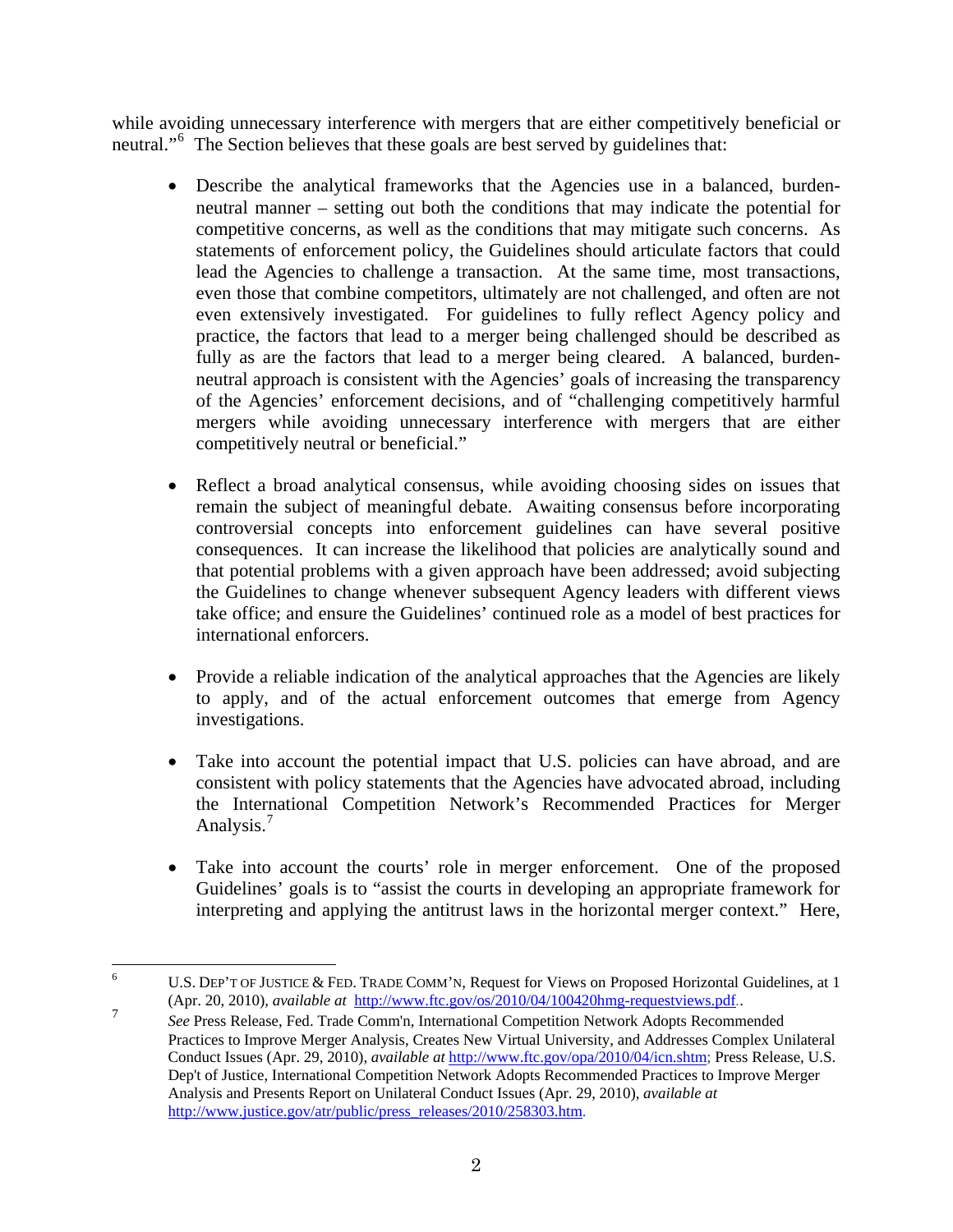too, the Section believes a balanced approach is appropriate to reflect accurately and clearly all of the considerations that are used in a merger analysis.

The Section notes that the Proposed Guidelines make several significant changes that were suggested by the Section in its comments to the questions posed by the Agencies in September. At the same time, the Section believes that the Proposed Guidelines can be improved further by (i) clarifying several statements that may lead to unduly narrow interpretations of Agency practice and (ii) increasing transparency by explaining more fully how Agency staff might use the analytical framework found in the Proposed Guidelines. The Section believes that these changes will result in a more balanced set of guidelines that accurately reflect Agency practice and will provide greater guidance to Agency staff, merging parties, and the Courts .

The Section appreciates the fact that the Proposed Guidelines were released in draft for public comments, consistent with international best practices.<sup>[8](#page-2-0)</sup> The openness and transparency that the Agencies have demonstrated in the beginning of this process should continue through the final adoption of any revisions. Although the Agencies have not sought public comment before the issuance of previous merger guidelines, the experience in other jurisdictions has shown that an open process can yield valuable input from practitioners and business persons and result in more effective and more complete guidelines. The Section applauds the Agencies for taking these very important steps to ensure continued openness and transparency in this process.

For ease of reference, the Section has organized its comments below by the sections of the Proposed Guidelines (the Section has no comments on sections 11-13). First, though, the Section believes it is useful to highlight a number of its primary points:

- Use of price-cost margins: In a number of places, the Proposed Guidelines suggest presumptions that can be drawn from a firm's margins. The Section believes it is very important that at a minimum such discussions be expanded to clarify that any inferences to be drawn from margins (whether relating to elasticity of demand, possible coordination, etc.) depend on the circumstances of the particular firms and market conditions at issue, and require an appropriate calculation of margins, i.e., use of an appropriate measure of cost.
- Use of market definition: The Section agrees that market definition is not an end in itself. Nonetheless, the Proposed Guidelines unduly downplay the role of market definition. The Section believes it would be more consistent with judicial precedent, and internationally recommended practices, to make clear that market definition remains a necessary element of merger analysis under Clayton Act Section 7.

<span id="page-2-0"></span> $\overline{a}$ 8 For example, in the United Kingdom , "[b]etween April and September 2009, the Competition Commission (CC) and the Office of Fair Trading (OFT) (together, the Authorities) conducted a public consultation on their joint Merger Assessment Guidelines. Responses to the consultation were published …: a summary of those submissions and the Authorities' response to the major points raised are now published as a single document. The Authorities have revised the draft Merger Assessment Guidelines to reflect many of the detailed drafting points contained in the submissions and in the light of substantive comments on aspects of the previous draft." http://www.oft.gov.uk/OFTwork/mergers/publications/guidelines/substantive/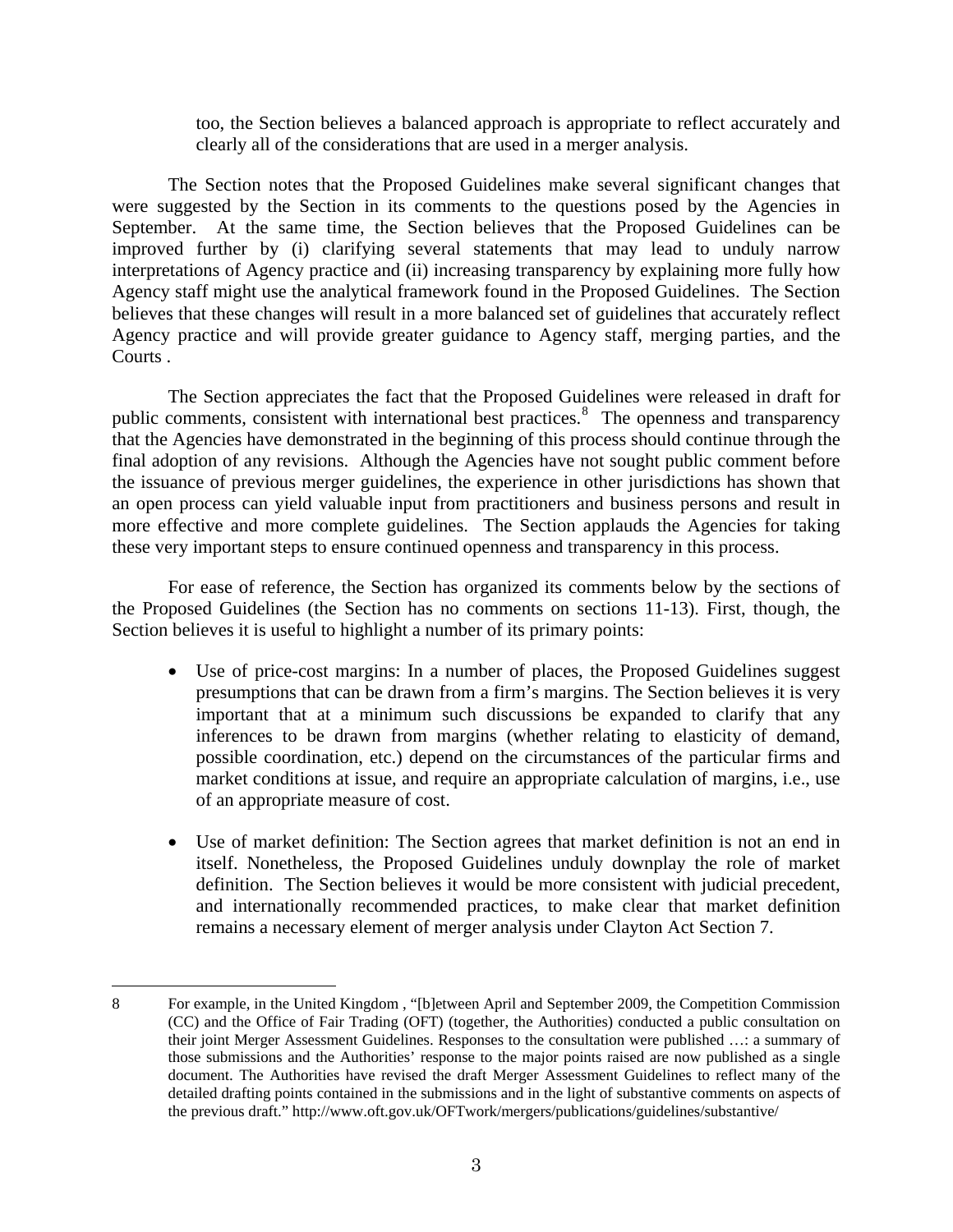- Concentration-based presumptions of illegality: As it did in its initial comments, the Section urges the Agencies to remove the presumption of illegality keyed to the level and increase in the HHI. The presumption does not reflect how the Agencies conduct investigations, is not theoretically warranted, and could be misinterpreted by other countries thereby undercutting international efforts to promulgate solid merger analysis principles.
- Unilateral effects analysis: Although new section 6 is an improvement over the 1992 Merger Guidelines, it would benefit from giving greater credit to the role of efficiencies and repositioning in the ultimate assessment of competitive effects, and from noting potential limitations on the applicability of the analysis. The Section is also concerned with the new articulation of a theory of competitive harm due solely to a reduction in the number or variety of products offered. The concept is difficult to evaluate and very difficult to define and quantify; and the theoretical possibility that a merger could thus harm competition in ways not otherwise subject to challenge based on a theory of price increase or reduction in output is outweighed by the possibility that including this theory will promote ultimately unwarranted investigations here and abroad.
- Coordinated effects analysis: Section 7 suggests an unduly low bar for the Agencies in articulating a theory of adverse competitive effects that is inconsistent with Agency practice and Court precedents, and the section overall could be improved by adding factors that balance the analysis.
- Efficiencies: Section 10 seems to downplay the often procompetitive contributions to consumer welfare that reducing fixed costs can make.

# **SECTION 2: EVIDENCE OF ADVERSE COMPETITIVE EFFECTS**

As a general matter, the Section commends the Agencies for adding this new section that provides the bar and business community with useful, practical guidance as to the types of evidence the Agencies will consider in their merger review. Nonetheless, as discussed below, in a number of places, the Section believes that the Proposed Guidelines could be more evenhanded in its presentation and that the Proposed Guidelines unnecessarily establishes a presumption or presumes the likely result of an inquiry rather than simply articulating the relevant inquiry and the required evidence.

*Title* – The title of this section is misleadingly narrow. It could more accurately read, for instance, "Evidence Relevant To The Competitive Effects Analysis."

*Section 2.1.2 – In the last sentence "substantial" seems to limit unnecessarily (and* somewhat vaguely describe) the possible inquiry. The Section suggests that the word be deleted and replaced by the words "and significance" so it accurately reflects that agency staff considers all competitors as appropriate in their analysis.

*Section*  $2.1.3$  – As discussed in more detail under section 5, the Agencies should eliminate language that suggests that any presumption is attached to market shares or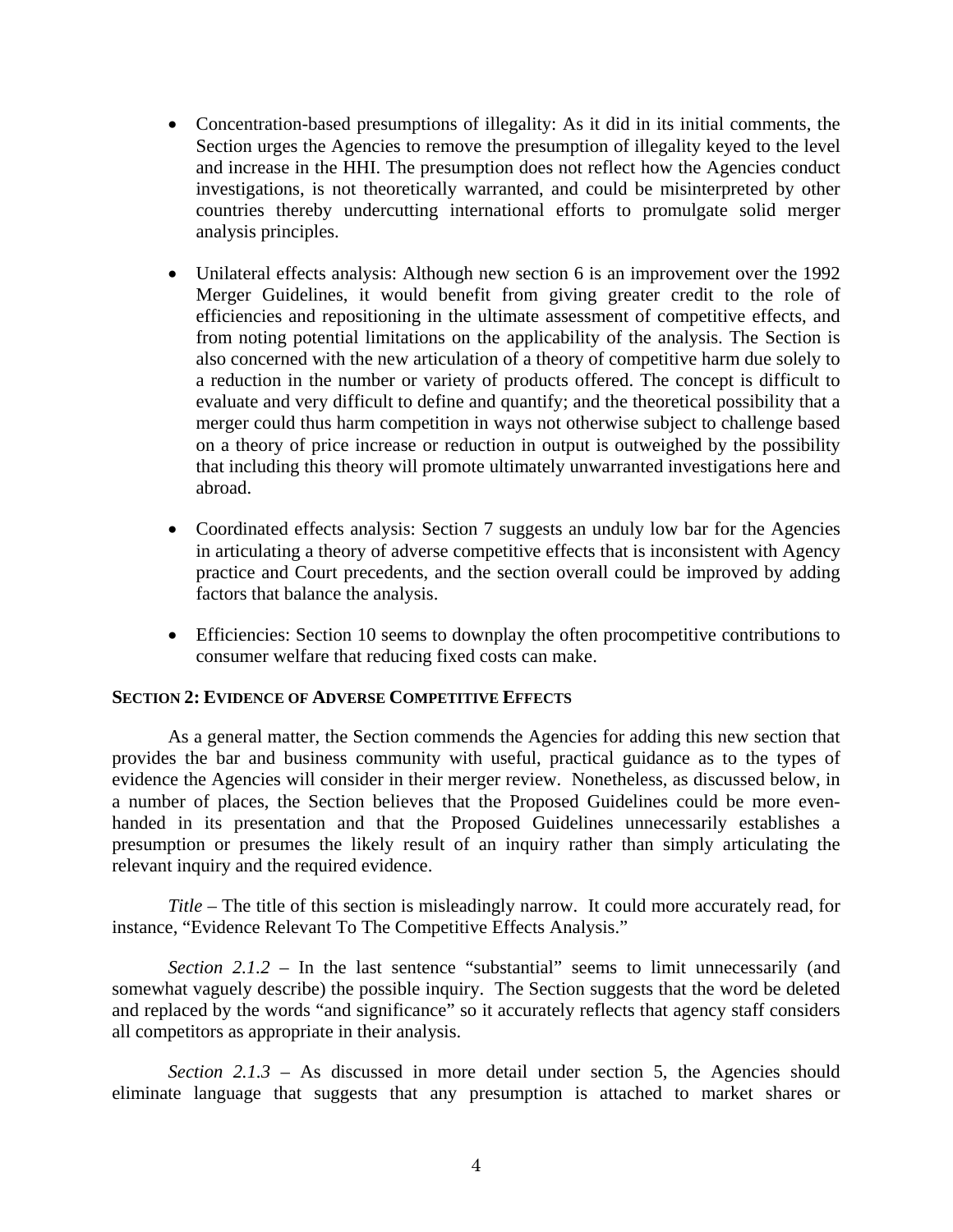concentration. The Section believes the Guidelines would more accurately reflect actual practice if the Guidelines stated that higher concentration will lead to greater scrutiny of the evidence presented by the merging parties to show that the merger will not lead to a lessening of competition. This also would be more consistent with positions taken by the Agencies in the international context encouraging foreign jurisdictions to remove any market share presumptions from their analyses. The last sentence could then read: "Mergers that cause a significant increase in concentration and result in highly concentrated markets can indicate a greater likelihood that the merger will enhance market power, requiring closer scrutiny of the merger's likely competitive effects."

*Section 2.1.5 –* Although the Section has no specific comments on this paragraph, which addresses the concept of a "maverick" firm, it does note that the concept is not specifically addressed in Section 7, the coordinated effects section. It would seem appropriate to do so, as the elimination of a "maverick" firm is one of the stronger coordinated effects theories. The Agencies could consider moving this paragraph to section 7 or discussing the concept with an appropriate cross-reference.

*Section 2.2.1* – The last sentence in the first paragraph should be deleted. First, the example does not add anything material to the point of the section, which is "sources of evidence." To address inferences that can be drawn from price-cost margins does not provide useful additional guidance in this context. Second, the assumption in the example at a minimum needs amplification and clarification so as not to be misinterpreted. For instance, it has been noted that in many industries the price-cost margin may reflect far more on the need to obtain a return on fixed costs such as research and development than it is informative about competitor coordination or own elasticity. These concepts can be developed in section 4 where the issue is also addressed. If not deleted, the sentence should be modified to clarify that an appropriate measure of costs should be used, not suggesting that short-run marginal cost is always appropriate. Consistent with that approach, the Section suggests that the now penultimate sentence be revised to read: "The business decisions taken by the merging firms and other market participants also can be informative about industry conditions, including the firms' decisions relating to their pricing and output."

In addition, the discussion of "intent" evidence should be explicitly limited to intent that is "merger-specific"; and it seems unnecessary and potentially misleading to label such evidence as "highly informative" rather than simply "informative" as many other factors will bear on its persuasiveness. The list of putatively anticompetitive actions here is potentially problematic, especially by including a reduction in "product variety." A reduction in the mere number of product types offered by a merged firm, absent evidence of likely price increases/output reductions as a result of lost competition, is ambiguous at best and may often reflect efficiencies, e.g. by introducing an improved product that combines the merged parties' capabilities in a way that competes more effectively with other products. Therefore, the Section suggests deleting references to product variety here and elsewhere in the Proposed Guidelines.

Finally, the last two sentences of this section seem unnecessary and should be deleted. Whether and to what extent the financial terms of the transaction are probative on the competitive effects question is an issue on which there is a lack of consensus and insufficient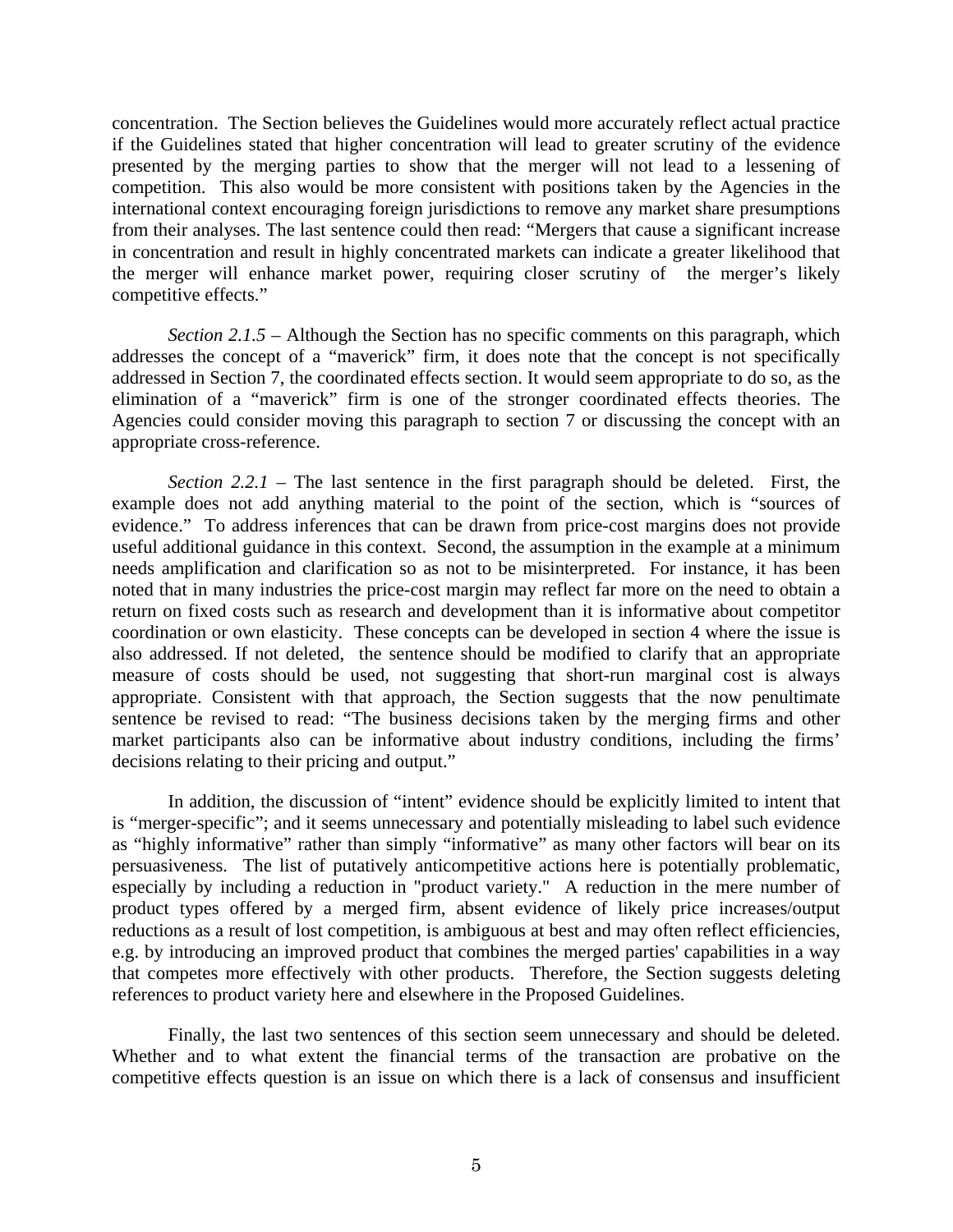experience and precedent. The sentences also do not provide additional meaningful guidance in the context of the thrust of the section, which is "sources of evidence."

#### **SECTION 3: TARGETED CUSTOMERS AND PRICE DISCRIMINATION**

This section explains that adverse competitive effects from mergers may be limited to a subset of customers who cannot avoid post-merger price increases. Because competitive concerns based on differential pricing have long been recognized, inclusion of this anticompetitive effect from mergers is a sensible addition to the Guidelines.

The Section offers the following suggestions that it believe will clarify this section.

First, given general agreement on the economic conditions that permit price discrimination, the Section recommends that the sentence in the fourth paragraph, "This may involve identification of individual customers to which different prices are offered, or offering different prices to different types of customers based on observable characteristics" be modified to read: "This normally requires identification of individual customers to which different prices are offered, or offering different prices to different types of customers based on observable characteristics." Similarly, the final sentence in Example 3 potentially is confusing, especially read in conjunction with the first sentence; the Section therefore recommends that this sentence be deleted.

Second, the Section suggests that the phrase "post merger" be added to the end of the final sentence in section 3 to make more explicit that the competitive concern here is that a merger can increase the likelihood that prices might increase to some, but not all, of the merging firms' customers. As currently drafted, the sentence could be read to imply that differential pricing itself is a competitive concern. Price discrimination can improve consumer welfare by reducing prices and increasing output to certain customers, and the dangers of condemning all price discrimination as anticompetitive are well known and widely recognized. The Proposed Guidelines should make clear that the competitive concern is a post-merger price increase to targeted customers rather than differential pricing in and of itself.

### **SECTION 4: MARKET DEFINITION**

### The Role of Market Definition

The Proposed Guidelines retain a discussion of relevant markets, but contain language that could be read to suggest that market definition may play a lesser role. The Proposed Guidelines suggest that the Agencies may not rely on a relevant market analysis in cases where there are numerous other tools that "more directly predict the competitive effects of a merger, reducing the role of inferences from market definition and market shares." A reduction in the role of market definition in merger analysis would be wrong as a matter of policy, as a matter of law, and as a matter of international competition norms that the Agencies and others have espoused. Accordingly, the Section recommends for several reasons that the Agencies clarify and reaffirm in these Guidelines that market definition is an indispensable element of any decision to challenge a merger.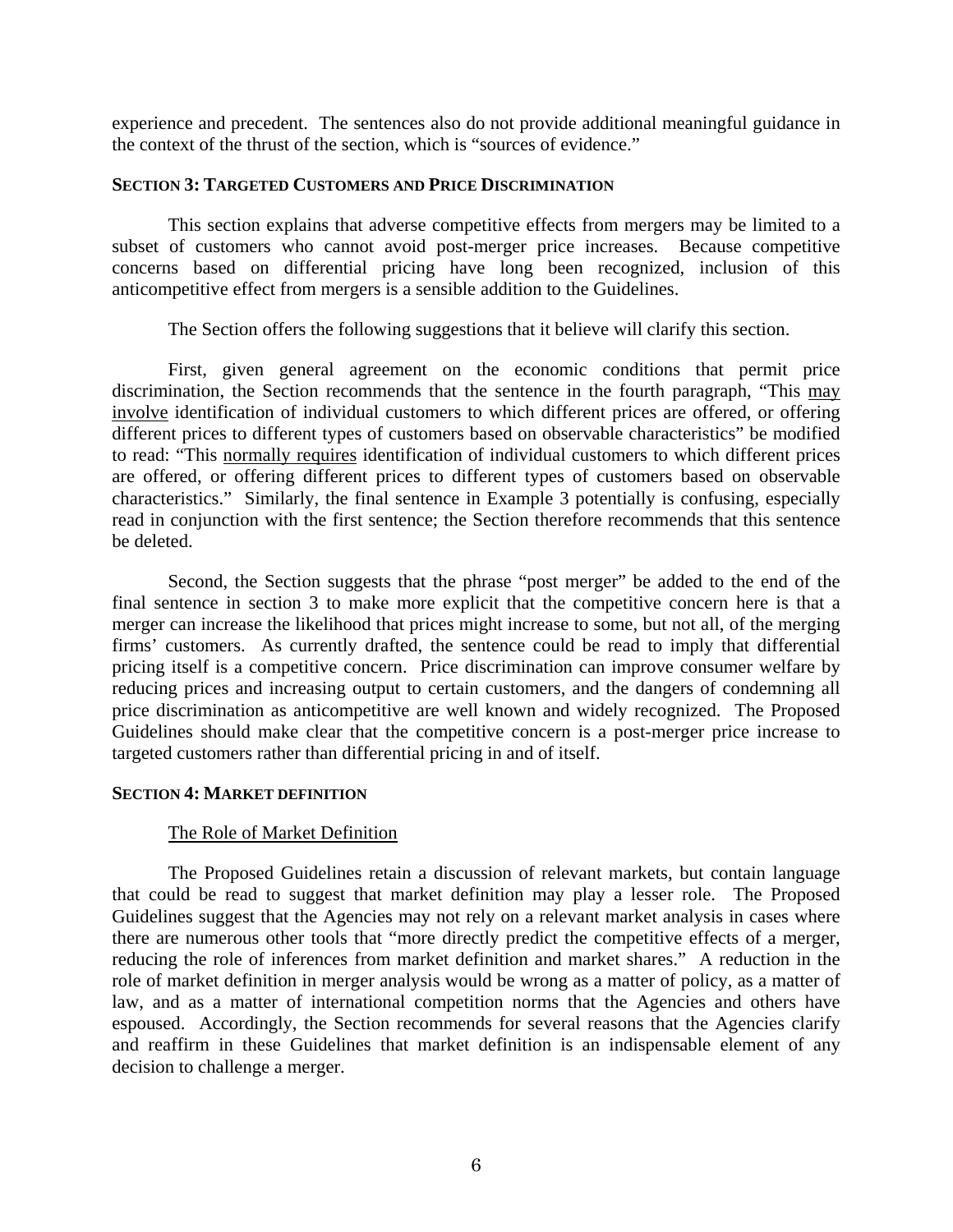First, requiring the Agencies to define a relevant market in challenging a merger is good policy. It helps to ensure that the Agencies focus on and address key issues affecting the determination whether a particular transaction is likely substantially to lessen competition and thereby to make better, more predictable enforcement decisions. As the Proposed Guidelines acknowledge, an "evaluation of competitive alternatives available to customers is always necessary at some point in the analysis." Properly understood, defining a relevant market is an exercise in determining the competitive alternatives available to customers and how meaningful those alternatives are, both individually and collectively. Put another way, "[m]arket definition identifies an arena of competition."<sup>[9](#page-6-0)</sup> If they were to reduce the role of market definition, the Agencies would risk moving toward a less rigorous assessment of those issues.

Indeed, the Proposed Guidelines suggest that the Agencies might seek to avoid addressing hard questions sometimes presented by the process of defining a relevant market in particular cases. For example, the Proposed Guidelines states that "[r]elevant antitrust markets defined according to the hypothetical monopolist test are not always intuitive and may not align with how industry members use the term 'market.'" This suggests that more direct measures of competitive effects may be preferred in such instances. The counterintuitive nature of the market implicated by the more direct evidence, however, likely raises questions about the reliability of such alternative evidence. In such cases, the Agencies should justify their deviation from common sense intuition identified through a relevant market analysis.

The Proposed Guidelines may be interpreted to reduce the role of relevant market analysis most significantly in cases involving unilateral effects analysis. For example, the Proposed Guidelines suggests that the Agencies might base a merger challenge on a determination that certain differentiated products that are substitutable with those of the merging parties do not adequately discipline competition. Contrary to the suggestion in the Proposed Guidelines, defining a relevant market is as important in the unilateral effects context as it is in coordinated effects analysis. The analytical tools used by the Agencies to evaluate unilateral effects require numerous judgments and estimates, such as the selection of the competitive model, estimation of variables, and assessments of issues such as entry and repositioning. The Agencies can significantly enhance the reliability of its use of these tools if it integrates its assessment into the contours of a relevant market.

To illustrate the importance of market definition in providing context for a unilateral effects analysis under the Proposed Guidelines, the Section offers the following hypothetical example:

> The industry consists of ten producers of differentiated widgets with each firm having an equal market share, or 10 percent. Further, the diversion ratio between each product is the same nonzero number – that is, diversion is proportional to market shares, with no greater diversion between the merging parties' products than between any products in the market. A hypothetical monopolist analysis would indicate that the smallest relevant market would include all 10 producers. Two of the firms propose

<span id="page-6-0"></span><sup>-&</sup>lt;br>9 PROPOSED GUIDELINES § 4.0.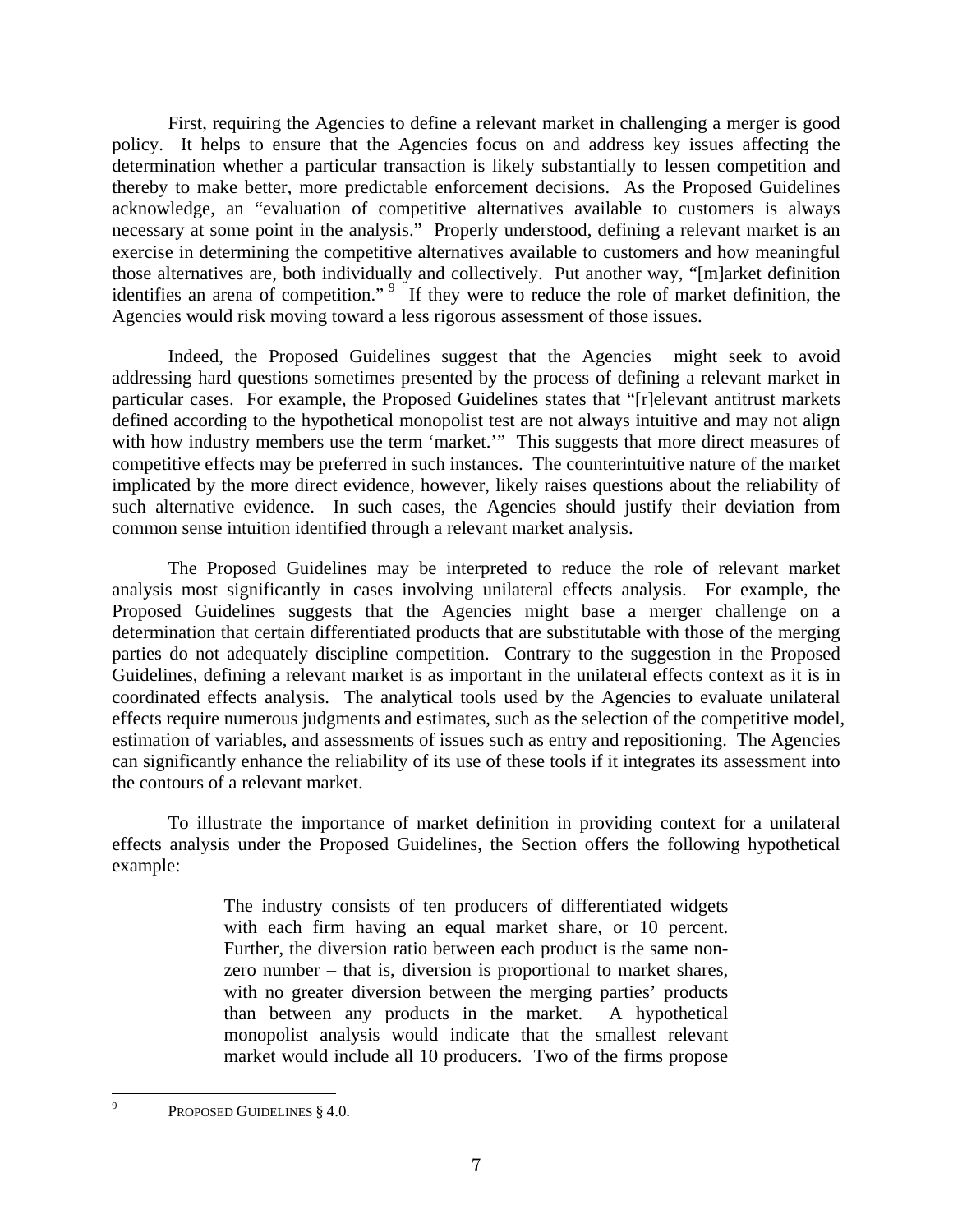to merge to form a combined entity with a 20 percent share of that relevant market.

The Proposed Guidelines could be read as permitting the Agencies potentially to infer anticompetitive effects merely by applying one of its unilateral effects models to the proposed transaction. All of them would predict some "upward pricing pressure." The Agency could point to the Proposed Guidelines as indicating that this "more direct" evidence of harm reduces the need to confront the relevant market analysis and thereby shift to the parties the burden to disprove the existence of harm to competition. The Section respectfully submits that such an approach would present too low a threshold for shifting the burden to the parties to defend the transaction. The Proposed Guidelines should make clear that the Agencies will continue to adhere to defining a relevant market and will not make enforcement decisions based solely on the results of a unilateral effects model.

Second, if the Agencies were intending to reduce the role of market definition analysis, it would be more difficult for merging parties and practitioners to accurately assess the Agencies' potential analysis of transactions. Thus, elimination of the requirement to engage in product market definition would reduce transparency, lead to less reliable outcomes, and diminish the utility of the Guidelines for practitioners and parties to potential transactions.

Any suggestion that the Agencies were intending to reduce the role of relevant market definition to merely one of many tools for merger analysis would move the Agencies away from the international norms in this area. In particular, the International Competition Network ("ICN") recently adopted two new Recommended Practices for Merger Analysis. The first of the new practices states that "[a]gencies generally should address the competitive effects of a merger within economically meaningful markets."<sup>[10](#page-7-0)</sup> Any attempt by the U.S. Agencies to move away from the use of relevant markets as a fundamental component of merger review would move the United States away from this consensus recommendation by the global competition community.

Moreover, in evaluating mergers under Section 7 of the Clayton Act, the courts require the government (or any plaintiff) to define the relevant market. Deemphasizing market definition is inconsistent with decades of well-established case law.

To assist the Agencies in addressing these concerns, the following language changes could help ensure that market definition remains a fundamental aspect of any decision to challenge a transaction, whether or not it is the first issue that the Agencies examine in a given investigation:

- In section 4, Market Definition, first paragraph: Describe market definition as an "important tool" rather than merely "one of the tools."
- Revise the last sentence of the same paragraph to read as follows: "Some of the analytical tools used by the Agencies to assess competitive effects do not rely on

<span id="page-7-0"></span><sup>10</sup> 10 Press Release, Fed. Trade Comm'n, *supra* note 7; Press Release, U.S. Dep't of Justice, *supra* note 7 These Recommended Practices were issued in 2010; the DOJ chaired the merger review working group that formulated the Recommended Practices.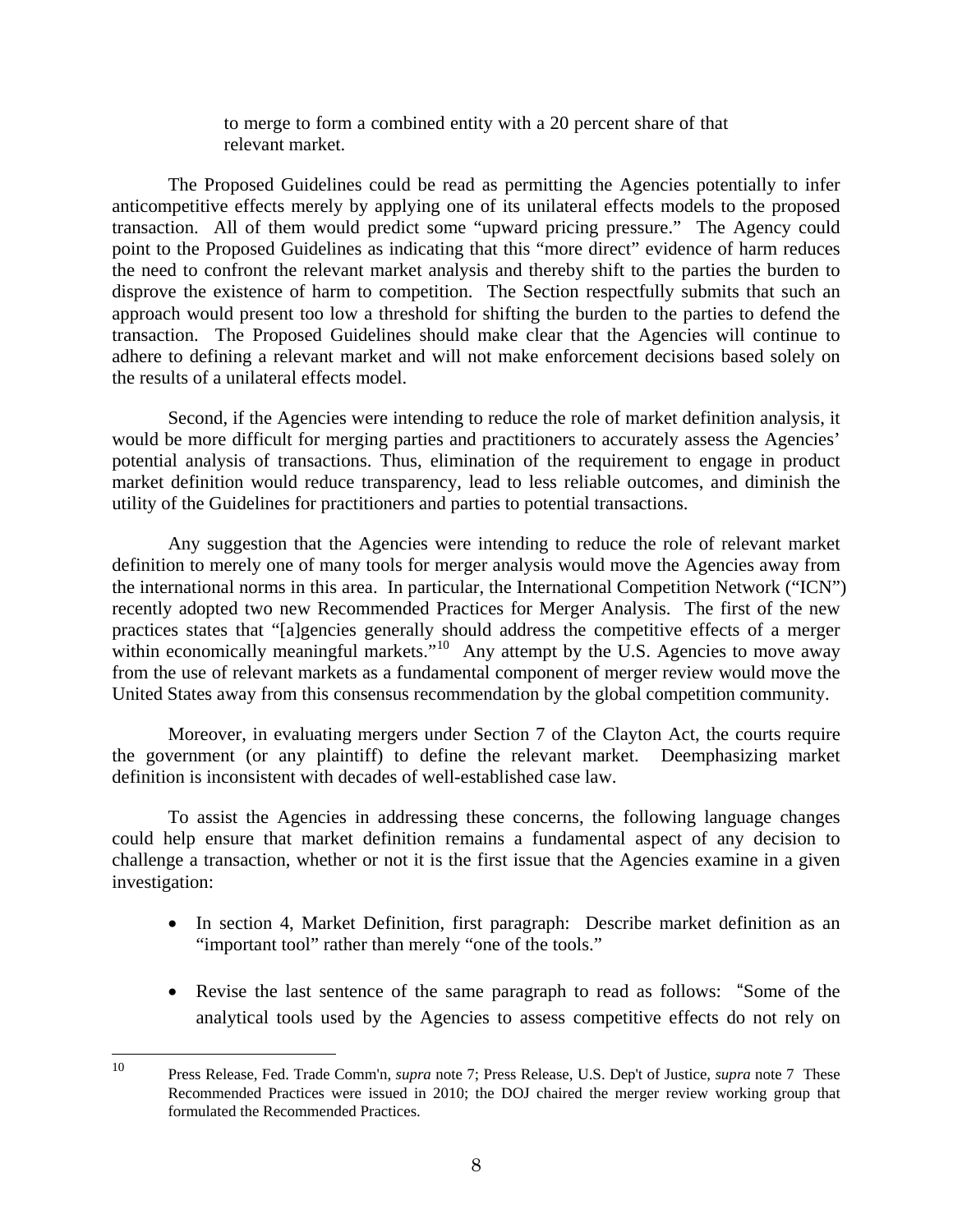market definition, although evaluation of competitive alternatives available to customers and the contours of the relevant market are always necessary at some point in the analysis."

- In the next paragraph, to reflect better the integrated analysis described in the Commentary, change the second and last sentences of the paragraph to read as follows: "For example, evidence that a reduction in the number of significant rivals offering a group of products causes prices for those products to rise significantly can indicate that those products form a relevant market. Such evidence also may more directly predict the competitive effects of a merger and should be considered along with all other available evidence as well as any inferences from market definition and market shares."
- In the sixth paragraph of section 4, in order ensure a more balanced discussion of some of the issues relating to market definition, revise the paragraph to read as follows: " Defining a market broadly to include relatively distant product or geographic substitutes can lead to misleading market shares. This is because the competitive significance of distant substitutes is unlikely to be commensurate with their shares in a broad market. Similarly, defining a market too narrowly can understate the competitive significance of substitutes that are outside the narrowly defined market. Accordingly, the Agencies seek to define a market that, based on the totality of the evidence available, provides the most accurate context in which to assess the competitive effects of the merger."
- Also to help ensure a balanced discussion of the issues relating to relevant market definition, add a new Example 4A that would read as set forth below and delete the first sentence of the next paragraph:

"Example 4A: With regard to the same proposed merger between Firms A and B, if Brand A motorcycle prices were to rise, not only would some buyers substitute to Brand B and other buyers to cars, but still other buyers would substitute to Brand C or Brand D motorcycles. Far more buyers see Brand C and Brand D motorcycles as much more similar to Brand A motorcycles than are Brand B motorcycles, and far more Brand C and Brand D motorcycles are sold than Brand B motorcycles. Evaluating shares in a market that excludes Brand C and Brand D motorcycles would greatly overestimate the competitive significance of Brand B motorcycles in constraining Brand A's prices and greatly underestimate the significance of Brand C and Brand D motorcycles.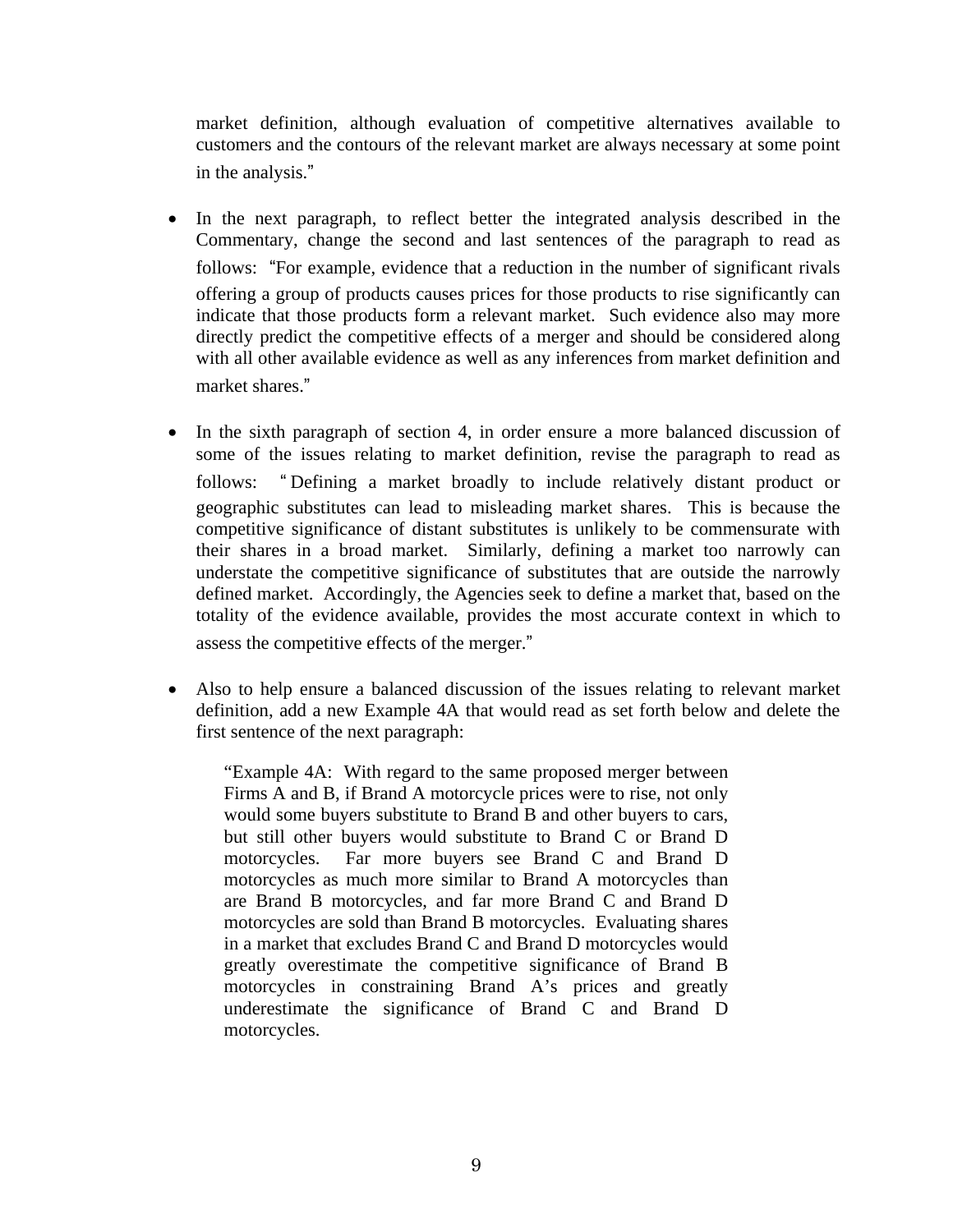• In the next paragraph, clarify that the hypothetical monopolist test may or may not lead to a single relevant market. The current language could be read to suggest that it never leads to a single relevant market.

#### Other Aspects of Market Definition

Section 4 (at page 7) provides that where analysis suggests alternative plausible markets resulting in market shares that lead to different inferences regarding competitive effects, "it is particularly valuable to examine more direct forms of evidence concerning those effects." This text may be read to imply that "more direct forms of evidence" exist in every merger investigation, when, to the contrary, it is often the case that the data or economic tools required to analyze such data reliably are not available to serve this evidentiary purpose. The Section recommends that the Agencies acknowledge this point and clarify that their examination of "more direct forms of evidence" is limited by the availability and reliability of such evidence in particular cases.

Section 4 (at page 8) appropriately points out that a market defined too broadly can lead to misleading market shares; Example 4 is an illustration of that problem. The Section recommends that the Proposed Guidelines further explain, and provide an example to illustrate, that a market defined too narrowly can also result in misleading market shares.

Section 4.1.1 (page 9 last paragraph) states that "the Agencies will *normally* also include a third product [in the market] if that third product is a closer substitute for the first product than is the second product [that is already included in the market]" (emphasis added). The paragraph explains that the third product is a closer substitute for the first product if, in response to a SSNIP on the first product, more revenues are diverted to the third than to the second product. By using the term "normally," and by referring to a third product that is a "closer substitute" for the first product than is the second product, the Agencies signal that a relevant market might exclude a product that is an as close or closer substitute to an in-market product than is the only other inmarket product. Because, on its face, this would appear to be a highly questionable or anomalous result, the Section recommends that the Agencies modify this discussion to clarify that a third product that is a comparably close substitute for the first product will be included in the market. To this end, the fourth paragraph of Section 4.1.1 could be revised to read as follows: "When applying the hypothetical monopolist test to define a market around a product offered by one of the merging firms, if the market includes a second product, the Agencies will also include a third product if that third product and the second product are comparably close substitutes for the first product. This would be the case if, in response to a SSNIP on the first product, similar revenues are diverted to the third product as to the second product."

Moreover, the third product is appropriately included in the market not only if it is a "closer" substitute for the first product than is the second product, but also if the third and second products are comparably close substitutes for the first product. Such close substitution would be reflected by a similar diversion of revenues to the third and second products in response to a SSNIP on the first product. The Section recommends that the Agencies revise this paragraph to confirm this principle.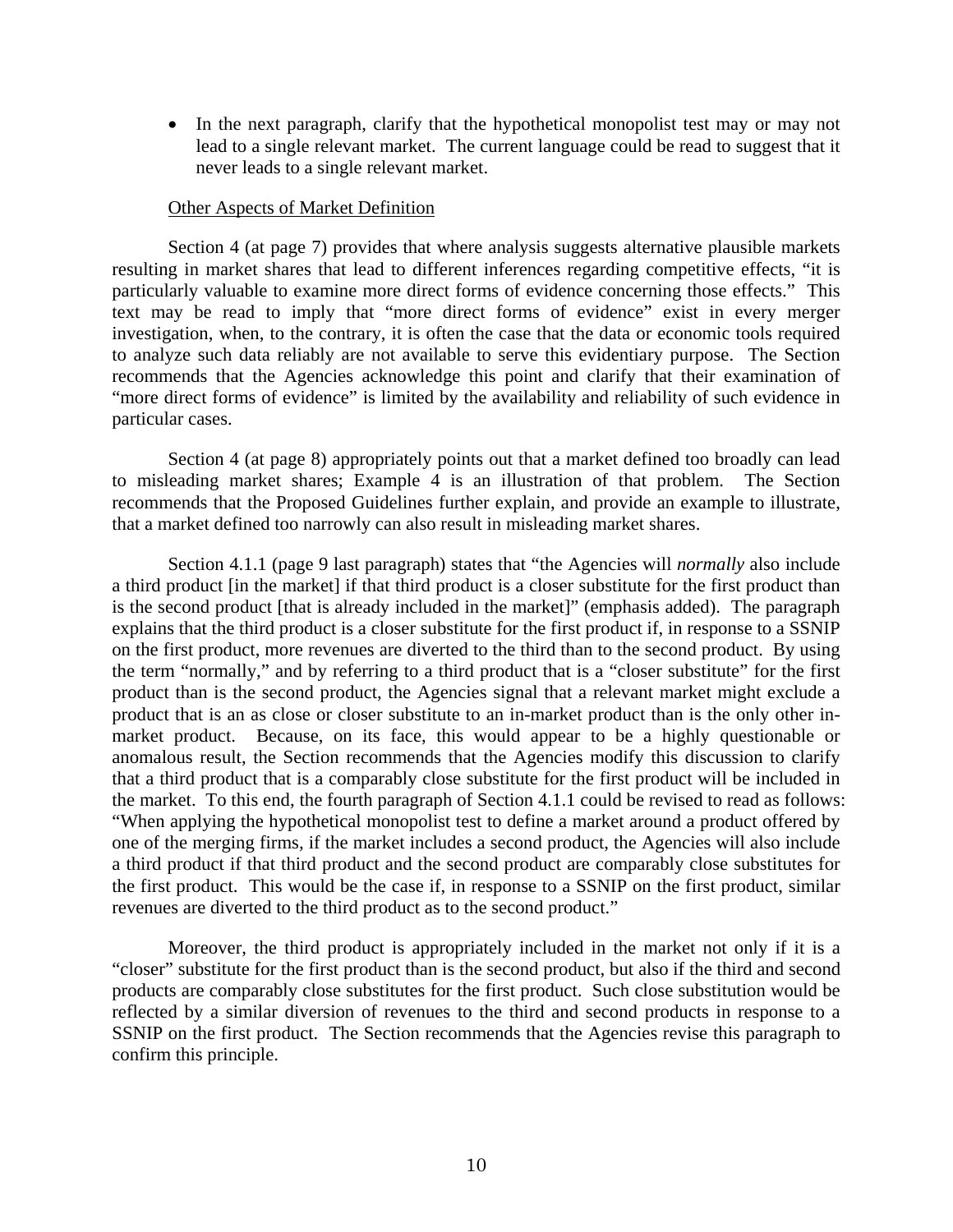In Section 4.1.2, in the first paragraph, fourth sentence, change "might" to "are likely to" to clarify that the agencies do not rely on mere possibilities.

In Example 10, last sentence, change "will" to "may" or "is likely to" to reflect the fact that the Agencies will make a decision in each case based on the circumstances.

In Example 11, revised the language to clarify the key assumptions regarding targeted discrimination: "Example 11: Glass containers have many uses. In response to a price increase for glass containers, some users would substitute substantially to plastic or metal containers, but baby food manufacturers would not. If a hypothetical monopolist of glass containers was aware that baby food manufacturers would not switch, could price separately, and could limit arbitrage, baby food manufacturers would be vulnerable to a targeted increase in the price of glass containers. The Agencies could define a distinct market for glass containers used to package baby food."

In Example 14, add the phrase "and high transportation costs prevent arbitrage between customers in City X and City Y" to the end of the fifth sentence to ensure that this assumption is expressly stated.

Section 4.1.3, like section 2.2.1, discusses pre-merger margins and the inferences to be drawn from them – here (page 12) in the context of critical loss analysis. Section 4.1.3 states that absent coordinated interaction "[h]igh pre-merger margins normally indicate that each firm's product individually faces demand that is not highly sensitive to price." The Section recommends that any reference in the Proposed Guidelines to the evidentiary significance of margin evidence to market definition clarify that the Agencies will evaluate such evidence only in light of the entire factual record. For example, in a particular market, within the context of all evidence of competitive conditions, relatively high margins may indicate that each firm's product faces demand that is not highly sensitive to price. This evidence may tend to indicate a smaller predicted loss and make it more likely that the predicted loss is less than the critical loss, such that the candidate market satisfies the hypothetical monopolist test. In different circumstances, however, relatively high pre-merger margins could be observed along with evidence that, as a whole, shows that demand for each firm's product is relatively elastic, such that the pre-merger margins are consistent with a higher predicted loss.

The Section also recommends that the Proposed Guidelines expressly confirm the Agencies' recognition that the determination of the appropriate margin is an important element of this analysis. It would be beneficial for the Proposed Guidelines further to explain that firms in competitive industries may set prices well above their short run marginal costs – for example, to recover fixed costs from research and development or from capital-intensive manufacturing operations.

### **SECTION 5: MARKET PARTICIPANTS, MARKET SHARES, AND MARKET CONCENTRATION**

The Section applauds the Agencies for removing the largely artificial and potentially confusing separation of the analysis between "uncommitted entrants" and "committed entrants" that was present in the 1992 Merger Guidelines and instead use a more practical concept of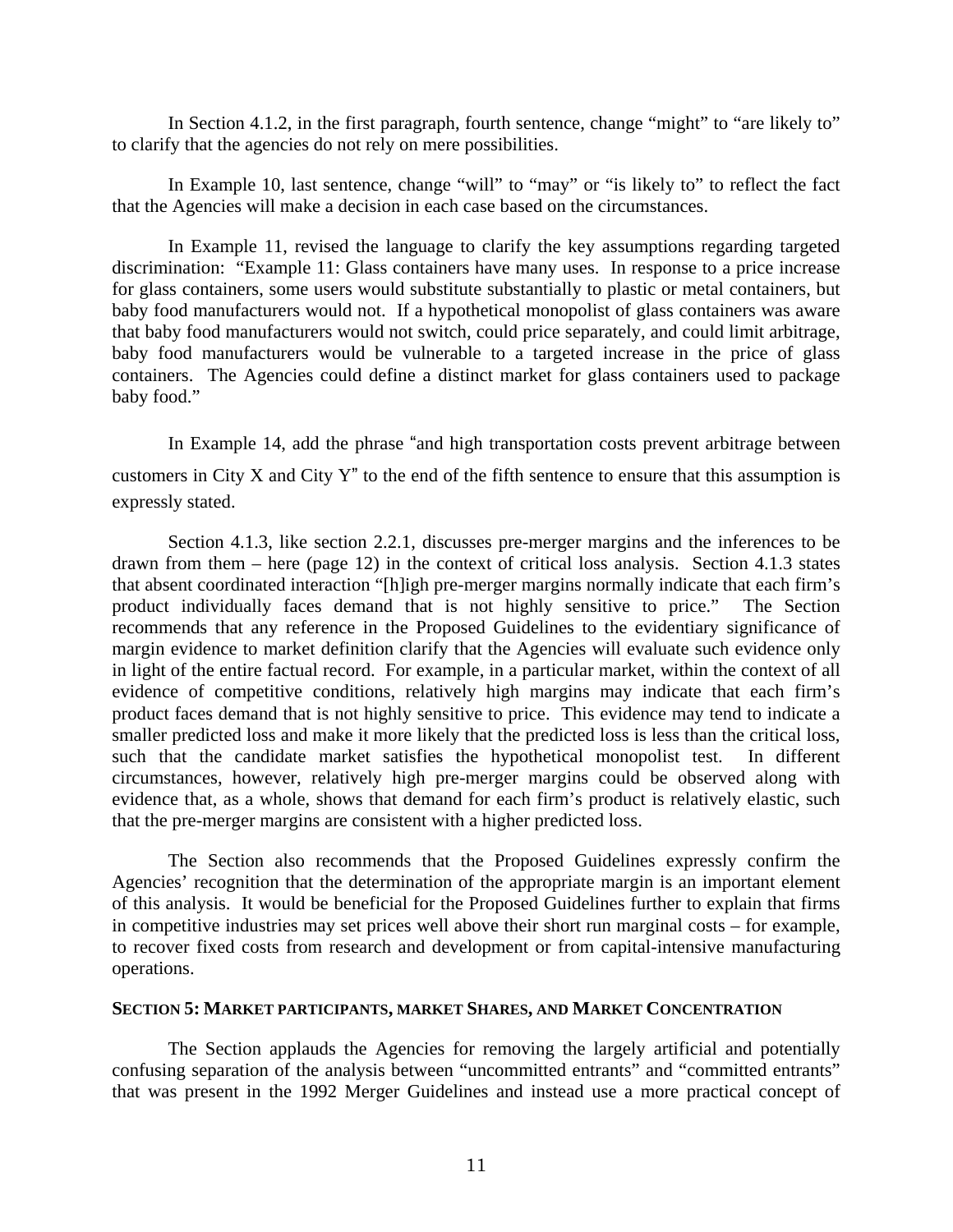"rapid entrants." [11](#page-11-0) *See* Proposed Guidelines, § 5.1. The 1992 Merger Guidelines had included a one year timeline as to how quickly the supply response must occur. Although removing this one-year guide will provide the agency with more flexibility to consider a range of supply responses, the Proposed Guidelines would benefit from a statement that the Agencies may consider entry of either a shorter or longer duration than the historical one-year guide according to particular industry characteristics.

The Section also applauds the Agencies for recognizing that the HHI levels in the 1992 Merger Guidelines largely had fallen into disuse, and for the significant step they have taken through the increases suggested in the Proposed Guidelines toward bringing the HHI levels more in line with current practices at the Agencies.  $12$ 

Although the HHI thresholds have been increased to reflect more accurately actual practice, the Proposed Guidelines continue to invoke presumptions based on market shares and concentration. The Section has previously recommended that market concentration presumptions should be removed from the Merger Guidelines.<sup>[13](#page-11-2)</sup>

The Proposed Guidelines acknowledge that market shares and market concentration are to be used "in conjunction with" and as a "part of" the competitive effects analysis.  $14$  They further state that the market concentration thresholds are 'not to provide a rigid screen" and provide "one way to identify those mergers for which it is particularly important to examine whether other competitive factors confirm, reinforce, or would counteract" potential anticompetitive concerns." <sup>15</sup> And yet, despite these statements, the Proposed Guidelines And yet, despite these statements, the Proposed Guidelines nevertheless retreat to the historical rigidity of a presumption.

The Section urges the Agencies to reconsider and correct the inherent inconsistency by removing the presumption language and clearly stating that market concentration should remain but one part of the analysis. The Section believes that it is appropriate that the Guidelines acknowledge that high levels of market concentration can require closer scrutiny of other factors bearing on the likelihood of anticompetitive effects. This approach is consistent with recent legal jurisprudence adopting a "sliding scale" approach.<sup>[16](#page-11-5)</sup> Therefore, the Section recommends that this sentence be modified to state:

Mergers resulting in highly concentrated markets that involve an increase in the HHI of more than 200 points can indicate a greater likelihood that that the merger will create or enhance market power and will be scrutinized more closely. The higher the concentration and the greater the increase in the HHI, the greater the need to closely scrutinize evidence of whether the merger is unlikely to enhance market power.

In addition, in the third paragraph of Section 5.3, which describes situations where the Agencies will consider the number of significant competitors where calculating market concentration, the

 $11$ 

<span id="page-11-2"></span><span id="page-11-1"></span>

<span id="page-11-0"></span><sup>&</sup>lt;sup>11</sup><br>
See PROPOSED GUIDELINES § 5.1.<br>
<sup>12</sup><br>
See, e.g., ABA SECTION COMMENTS, *supra* note 5, at 2, 18-19.<br>
<sup>14</sup><br>
See PROPOSED GUIDELINES § 5.<br>
See PROPOSED GUIDELINES § 5.3.<br>
<sup>15</sup><br>
See, e.g., FTC v. H. J. Heinz Co., 246 F

<span id="page-11-3"></span>

<span id="page-11-4"></span>

<span id="page-11-5"></span>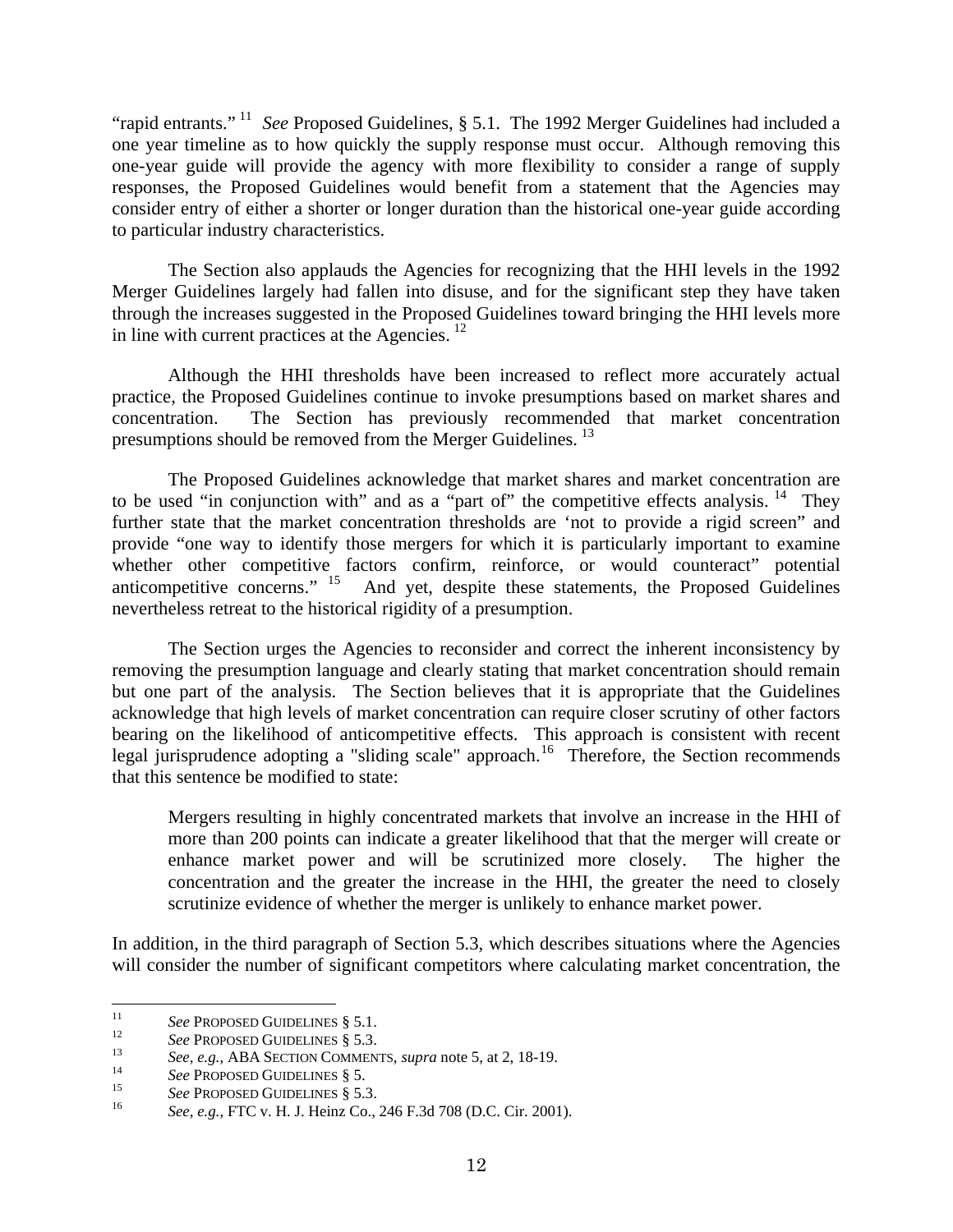Section believes that readers will find one sentence of this paragraph confusing and vague: "If a firm has retained its market share even after its price has increased relative to those of its rivals, that firm already faces limited competitive constraints, making it less likely that its remaining rivals will replace the competition lost if one of that firm's important rivals is eliminated due to a merger." This sentence seems to address a situation where the firm may retain its market share after its price has increased due to product quality or some other differentiation, which is an important issue. But the sentence is potentially conflicting by at first concluding that the firm "already faces limited competitive constraints" but then stating that the elimination of "an important rival" may reduce competition. The Agencies should consider clarifying this sentence to address more clearly the relevant point or deleting it entirely and modifying the remainder of the paragraph to read:

The Agencies may measure market concentration using the number of significant competitors in the market. This measure is most useful when there is a significant gap in market share between significant competitors and smaller rivals when it is difficult to measure revenues in the relevant market, or when each competitor has a similar capability of winning future sales in markets characterized by competitive bidding.

# **SECTION 6: UNILATERAL EFFECTS**

Unilateral effects analysis plays an increasingly prominent role in the Agencies' merger enforcement efforts, and the revisions to that analysis in Section 6 are some of the most significant and comprehensive aspects of the Proposed Guidelines. In several respects, Section 6 describes potential approaches to assessing unilateral effects that reflect analytical consensus and provide valuable guidance. Section 6 helpfully distinguishes among different settings in which unilateral effects may be analyzed, including markets characterized by differentiated products, markets where prices are determined in negotiations or bidding, and markets in which products are relatively homogeneous. Some of the underlying economic premises are not particularly controversial, and most are stated clearly. In several respects, however, Section 6 could be significantly clarified and, in some instances, made more consistent with sound analytical principles and with actual enforcement outcomes.

**A relatively static approach to unilateral effects analysis.** Taken as a whole, Section 6 would appear to indicate that significantly more mergers are likely to lead to unilateral anticompetitive effects than is actually the case, either in terms of economic reality or observed agency practice. In its current form, Section 6 is open to the criticism that it places excessive reliance on the generalization that every horizontal merger involving differentiated products creates the potential for anticompetitive effects – without adequately explaining the variety of factors that, in reality and in practice, often negate such effects. Section 6 appears to place excessive emphasis on some potentially relevant, but fundamentally static and typically nondecisive, factors (such as win/loss data or other backward-looking information reflecting the existence of pre-merger competition between the parties), while generally downplaying forwardlooking factors that may be decisive in many cases (such as competitor repositioning, and efficiencies), in reaching the predictive judgment that typically is required in merger cases. To the extent this is the case, the Proposed Guidelines appear to deviate from the prevailing analytical consensus, and from actual agency enforcement practice. Many transactions that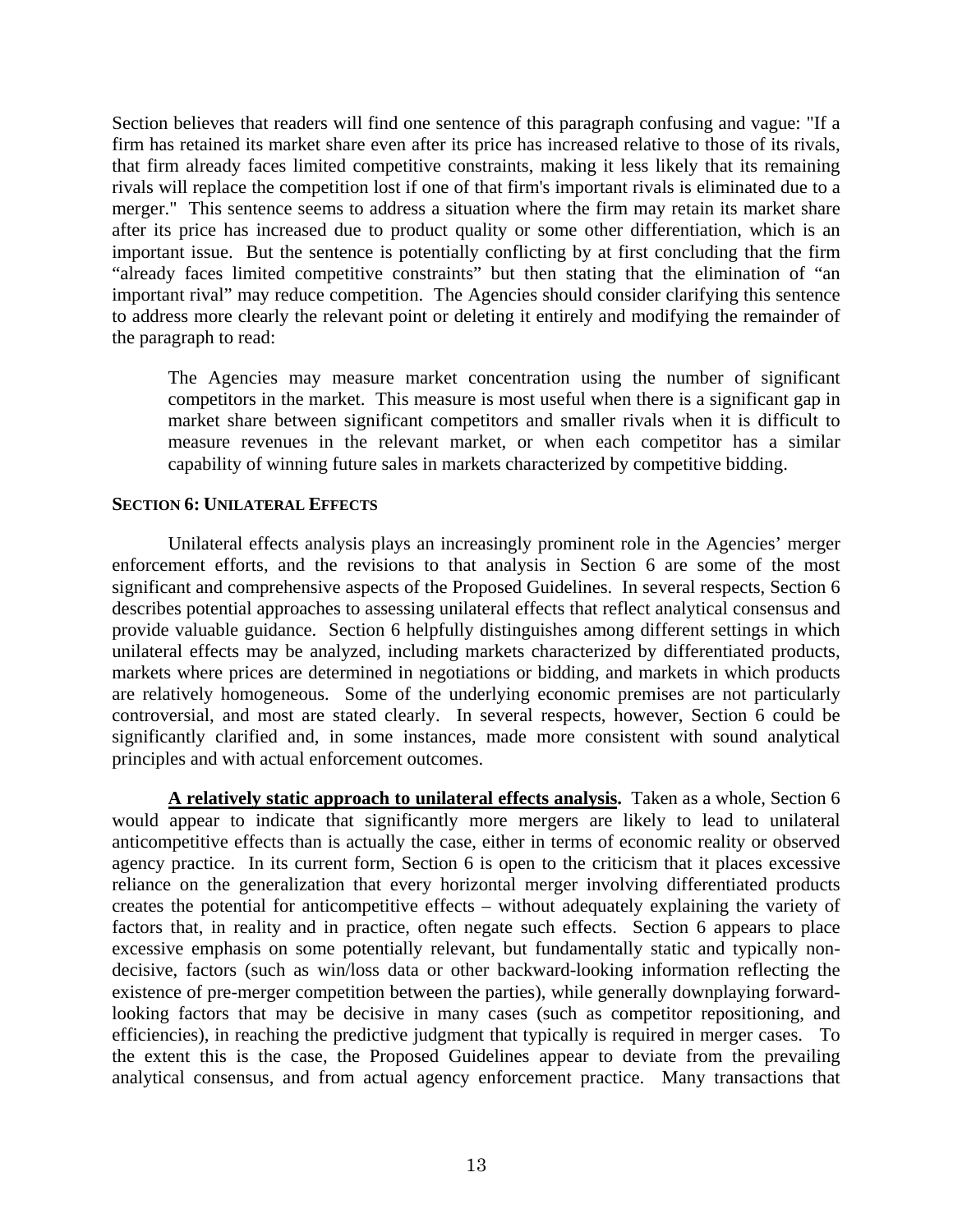would appear to raise concerns under section 6 as proposed would not, and should not, be challenged or necessarily even investigated extensively today.

The strong emphasis on largely static factors is evident at several points in section 6. A central feature of section 6.1 is Example 18, which provides a quantitative example for assessing unilateral effects in differentiated product markets. Example 18, which incorporates assumed facts from Examples 5 and 6, concludes that as a result of the hypothetical merger of firms producing products A and B, the merged entity "would raise prices 10%." There are many assumptions that appear to have been made in this example, some arguably necessary and appropriate for purposes of simplification, others more controversial. What is clear is that the example postulates a significant price increase without discussing the basis on which postmerger diversion ratios may reliably be determined or how costs and margins are defined, and without taking into account critical factors such as potential repositioning or efficiencies.

Section 6.1 (including Example 18) relies heavily on "diversion ratios" as a measurement of the extent of competition between the merging firms' products, noting that diversion ratios "can be very informative" in assessing unilateral effects, "with higher diversion ratios indicating a greater likelihood of such effects." There is little or no discussion of what types of information would constitute reliable evidence of "diversion ratios," or of the need to consider whether backward-looking information (such as win/loss data from prior transactions) is necessarily a reliable predictor of future diversion of sales from one party to another. The examples postulate that certain proportions of sales "are diverted" from one product to another, with no discussion of the evidentiary basis on which this conclusion might be reached, particularly on a forwardlooking basis, which is the critical question for examining competitive effects.

This issue is further highlighted by the statement in section 6.1 that "[d]iversion ratios between products sold by merging firms and those sold by non-merging firms have at most secondary predictive value." The basis for this assertion is not provided, and is not evident. Examining the competitive proximity of other suppliers' products to those of the merging firms is likely to be a – perhaps the – critical factor in many unilateral effects cases involving differentiated products. The closer other parties' products are to the merging parties' products, the less reliable any prediction of anticompetitive effects would be, and the more likely that the other parties can readily make minor "repositioning"-type adjustments to eliminate any such effects. The issue arises again later in section 6.1, with the assertion that "[a] merger is unlikely to generate *substantial* unilateral price increases if non-merging parties offer *very close* substitutes for the products offered by the merging firms" (emphasis added). Even leaving aside how other suppliers/products might be repositioned in response to the merger (see below), the Proposed Guidelines appear to downplay the potential significance of competitors' products in assessing unilateral effects, without apparent basis in theory or practice.

Similarly, section 6.2, which deals with unilateral effects in markets where prices are determined through negotiations or auctions, posits that in such markets, a merger between competing sellers prevents buyers from playing sellers off against each other, and that "[t]his alone can significantly enhance the ability and incentive of the merged entity to obtain a result more favorable to it, and less favorable to the buyer …." This appears to suggest that any horizontal merger in this type of market is likely to have some anticompetitive effects, or, at a minimum, to indicate a situation in which competitive concerns are theoretically possible,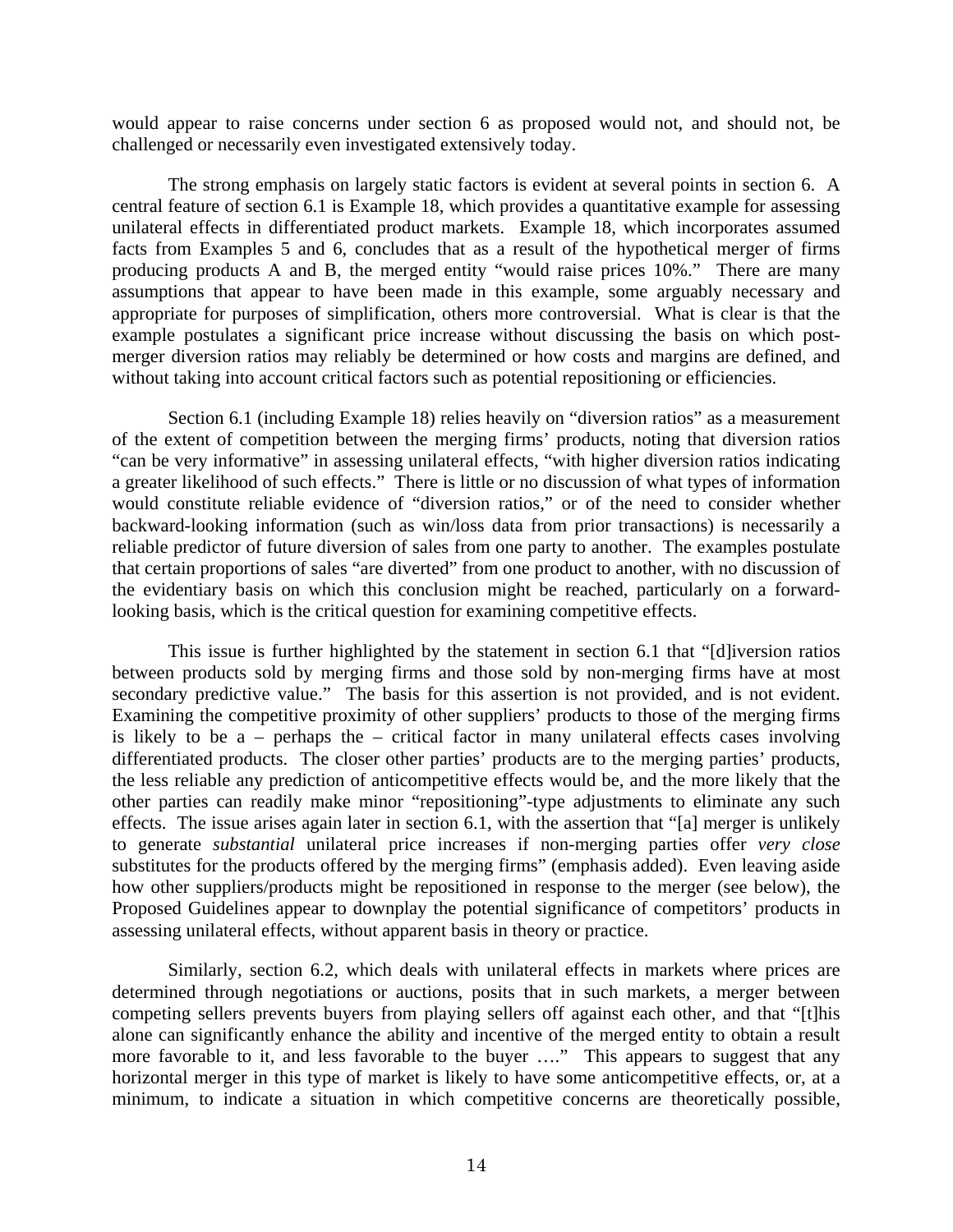without adequate discussion of the factors that could mitigate or eliminate this concern. Section 6.2 goes on to say that anticompetitive effects "are likely in proportion to the frequency or probability with which, prior to the merger, one of the merging sellers had been the runner-up when the other won the business." This language appears unduly to suggest a sliding scale in which some competitive harm is viewed as likely whenever (as would be the case in any horizontal merger) the merging firms compete with each other, with the only question being the degree of harm. This is probably not what the Agencies intended, and should be clarified.<sup>[17](#page-14-0)</sup>

Section 6.2 also states that "when the merging sellers are likely to know which buyers they are best and second best placed to serve, any anticompetitive unilateral effects are apt to be targeted at those buyers; when sellers are less well informed, such effects are more apt to be spread over a broader class of buyers." This is an example of where the Proposed Guidelines could be drafted in a more balanced manner. The first part of this sentence may not be controversial in suggesting that sellers' ability to target specific customers whom the seller knows regard the merging firms' products as closest substitutes is relevant; but the second part seems to suggest that the absence of such ability is insignificant, or simply brings another theory of harm into play. This could be redrafted to more clearly distinguish between different competitive effects theories, and to provide more balanced descriptions of the conditions in which each theory is more, and less, likely to apply.

The Section believes that the issues identified above should be addressed by revising or deleting language which suggests an unduly static approach to that analysis consistent with the edits proposed in the attached redline.

**Downplaying of dynamic, mitigating factors.** As noted above, in addition to according significant prominence to largely static factors in identifying potentially anticompetitive mergers, section 6 appears to significantly downplay the role of dynamic factors, such as competitor repositioning and entry, in unilateral effects analysis.

Repositioning. The treatment of repositioning in the analysis of unilateral effects in differentiated product markets is one of the more noteworthy and significant features of the Proposed Guidelines. The differences among suppliers and their products that make them "differentiated" can take a wide variety of forms, and just as these differences came about as firms reacted to conditions in the marketplace, they are potentially subject to modification – "repositioning" – in response to a merger. These competitive responses can range from introducing new products to modifying existing ones, or simply marketing those features more effectively to particular customers. Customers can also bring about repositioning by adjusting their preferences or simply by communicating to existing suppliers how they can win the customer's business. "Repositioning" in its various forms is ubiquitous, especially in the types of markets to which differentiated products analysis applies. As noted above, competitor

<span id="page-14-0"></span>17 Section 6.2 does state that "these factors are likely to be small if there are *many* equally placed bidders" (emphasis added), but this appears to place too high a burden on the merging parties to rebut the apparent implication of anticompetitive effects whenever the merging parties have bid in competition with each other. It is not clear what constitutes "many" other such bidders; moreover, in many cases even a relatively small number of such bidders can, and in reality do, result in competitive markets, such that many mergers in such markets are neither challenged nor extensively investigated.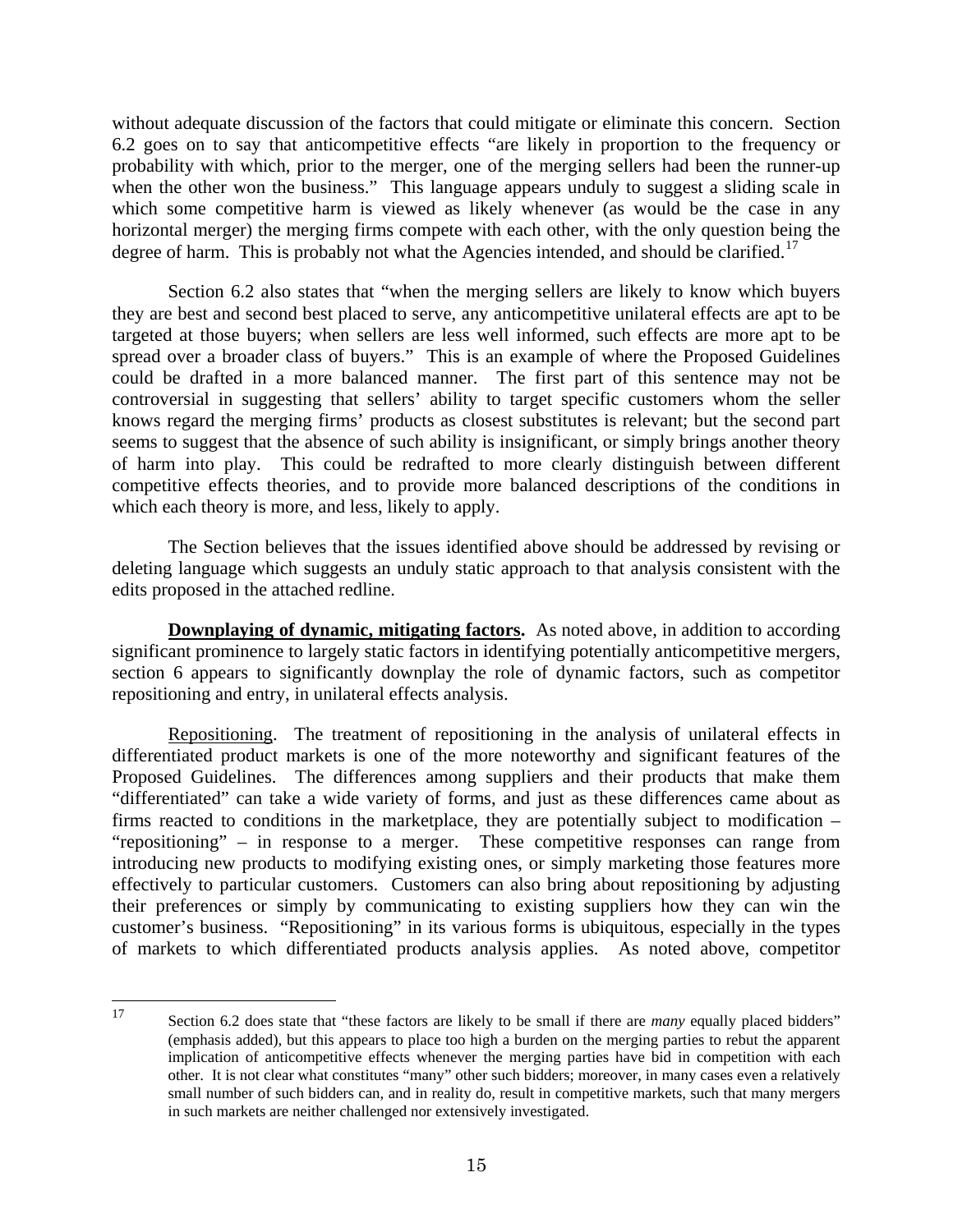responses are important reasons why many mergers in such markets do not raise significant competitive concerns in the eyes of customers or, as a result, the agencies.

This is not to suggest that, as a matter of enforcement policy, repositioning should be assumed to prevent or counteract potential unilateral effects in any particular case, but the Proposed Guidelines appear to move considerably in the opposite direction. Repositioning is not mentioned until the end of section 6.1, and then only to say that it may occur "in some cases" – and that it will be evaluated under the entry analysis in section 9, to see whether it would be sufficient to deter or counteract "what otherwise would be significant anticompetitive unilateral effects from a differentiated products merger." The Proposed Guidelines cite with approval the Agencies' 2006 Commentary on the Horizontal Merger Guidelines, which contained the controversial statement that "[t]he Agencies rarely find evidence that repositioning would be sufficient to prevent or reverse what otherwise would be significant anticompetitive unilateral effects from a differentiated products merger."[18](#page-15-0)

Whether intended or not, the Proposed Guidelines could be read to suggest that the Agencies' policy is to presume unilateral effects from a considerably wider range of mergers than currently is the case, based on an evaluation of largely static factors (pre-merger data suggesting diversion ratios, and pre-merger margins), and then to treat repositioning arguments with the kind of skepticism that typically is given to de novo entry arguments. It is widely understood by practitioners, and acknowledged by some in the Agencies, that entry arguments are rarely successful in defending a merger that otherwise has been deemed potentially anticompetitive.<sup>[19](#page-15-1)</sup> Whether this tendency to reject arguments about de novo entry is typically justified or not, repositioning will often be much easier and more likely than new entry. By definition, "repositioning" applies to firms that already sell products that are similar to the merging firms' products, and that may in fact be within the same relevant product market applying the SSNIP test. Requiring the parties to demonstrate that such repositioning meets the requirements of de novo entry under section 10 appears unjustified.

The Section believes that the Proposed Guidelines would more accurately describe sound analysis, economic reality, and actual Agency outcomes, if repositioning were given a more prominent role in section 6.1; that the analysis of repositioning should be described in the unilateral effects section, separately from the entry analysis and in a way that recognizes the potentially important differences between repositioning and new entry; and that repositioning (and efficiencies) should be incorporated into the overall effects analysis, rather than treated in effect as a "defense" that is assessed after a transaction has been flagged as potentially problematic.

Efficiencies. Like repositioning, efficiencies are scarcely mentioned in section 6. It is uncontroversial, however, that efficiencies can have a direct and substantial impact on the

<span id="page-15-0"></span><sup>18</sup> Fed. Trade Comm'n & U.S. Dept of Justice, Commentary on the Horizontal Merger Guidelines, at 31,

<span id="page-15-1"></span>*available at* [http://www.ftc.gov/os/2006/03/CommentaryontheHorizontalMergerGuidelinesMarch2006.pdf.](http://www.ftc.gov/os/2006/03/CommentaryontheHorizontalMergerGuidelinesMarch2006.pdf)<br> *See, e.g.*, Christine A. Varney, Assistant Attorney Gen., Antitrust Div., U.S. Dep't. of Justice, Remarks as Prepared for the American Bar Association/American Health Lawyers Association Antitrust in Healthcare Conference (May 24, 2010) ("entry defenses in the health insurance industry generally will be viewed with skepticism and will almost never justify an otherwise anticompetitive merger") *available at* http://www.justice.gov/atr/public/speeches/258898.htm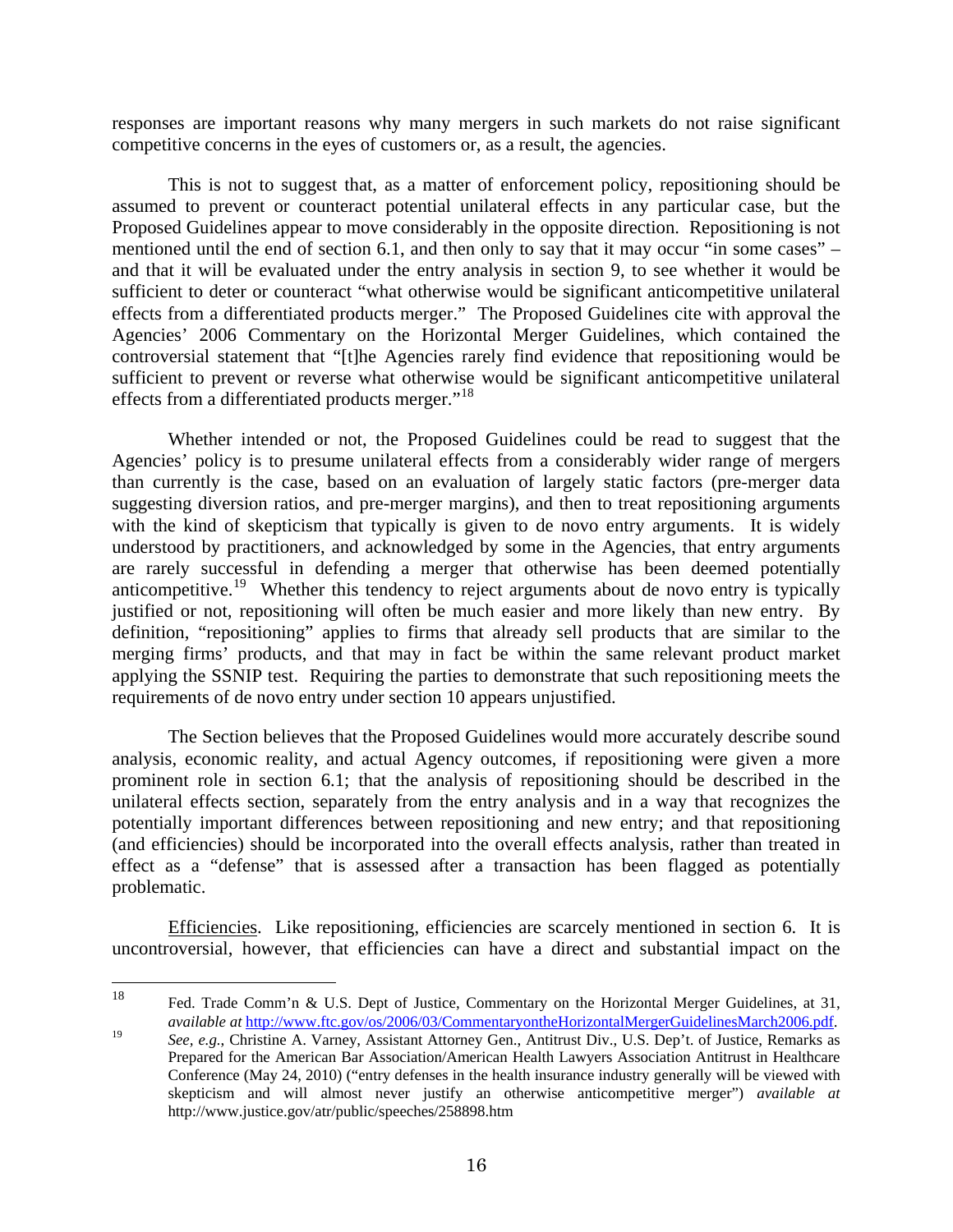ultimate price effects from a merger involving differentiated products. As with repositioning, as a practical matter efficiencies are likely to be an important reason why many mergers that otherwise would (at least under the Proposed Guidelines' relatively static approach) lead to predictions of some unilateral price effects do not, in fact, have such effects. Evaluating and quantifying potential efficiencies from a proposed transaction can be difficult, although in many cases it may be no more difficult than predicting anticompetitive effects. The current chief economists at the Agencies, in articulating the "upward pricing pressure" approach to unilateral effects analysis that underlies section 6.1, acknowledged the potential significance of efficiencies and suggested the possibility of incorporating some assumed level of marginal cost reductions into that analysis. Any such assumption would be somewhat arbitrary, but at least it would mitigate the tendency of the "upward pricing pressure" approach to predict price increases from many mergers involving differentiated products. Rather than incorporating any sort of "standard deduction" for efficiencies, the Proposed Guidelines adopts what appears to be a version of the UPP analysis that contains no assumed level of efficiencies, but that instead appears to treat efficiencies (like repositioning) essentially as a "defense," to be proven by the parties after the merger has been flagged as potentially anticompetitive.

The efficiencies section of the Proposed Guidelines, section 10, makes clear that the burden is on the parties to demonstrate efficiencies under rigorous standards, and in practice efficiencies "defenses" very seldom prevail. Yet, as noted above, most mergers that would indicate some level of concern under section 6.1 are not likely to be anticompetitive, and are not challenged. As noted above, competitor responses such as repositioning are likely to be one important reason for this, and efficiencies are another. The Section believes that section 6 should take a more balanced view to unilateral effects analysis that fully reflects the significant role of efficiencies, consistent with the suggested changes in the attached redline.

**Unjustified assumptions based on margins. As** noted earlier in connection with sections 2.2.1 and 4.1.3, at several points the Proposed Guidelines appear to make fairly strong assumptions based on margins.<sup>[20](#page-16-0)</sup>

These assumptions appear to be unjustified and they suggest an enforcement policy that would be inconsistent with good policy or actual enforcement outcomes. As the Assistant Attorney General for Economics at DOJ told the Antitrust Modernization Commission:

> Over the long run, the competitive price covers all costs, including a risk-adjusted cost of capital … In this sense, the long run competitive price equals average cost ….

> [I]t is error to infer genuine antitrust market power based on the gap between price and marginal cost. This error may be more common or more pronounced in innovative industries, but it is not confined to such industries. The gap between price and marginal cost provides a necessary return to cover various fixed costs, including R&D costs in innovative industries and the "first-copy"

<span id="page-16-0"></span> $20<sup>o</sup>$ 20 *See* PROPOSED GUIDELINES § 2.2.1 ("if a firm sets price well above marginal cost, that normally indicates either that the firm is coordinating with its rivals or that the firm believes its customers are not highly sensitive to price;" *see also* PROPOSED GUIDELINES § 4.1.3.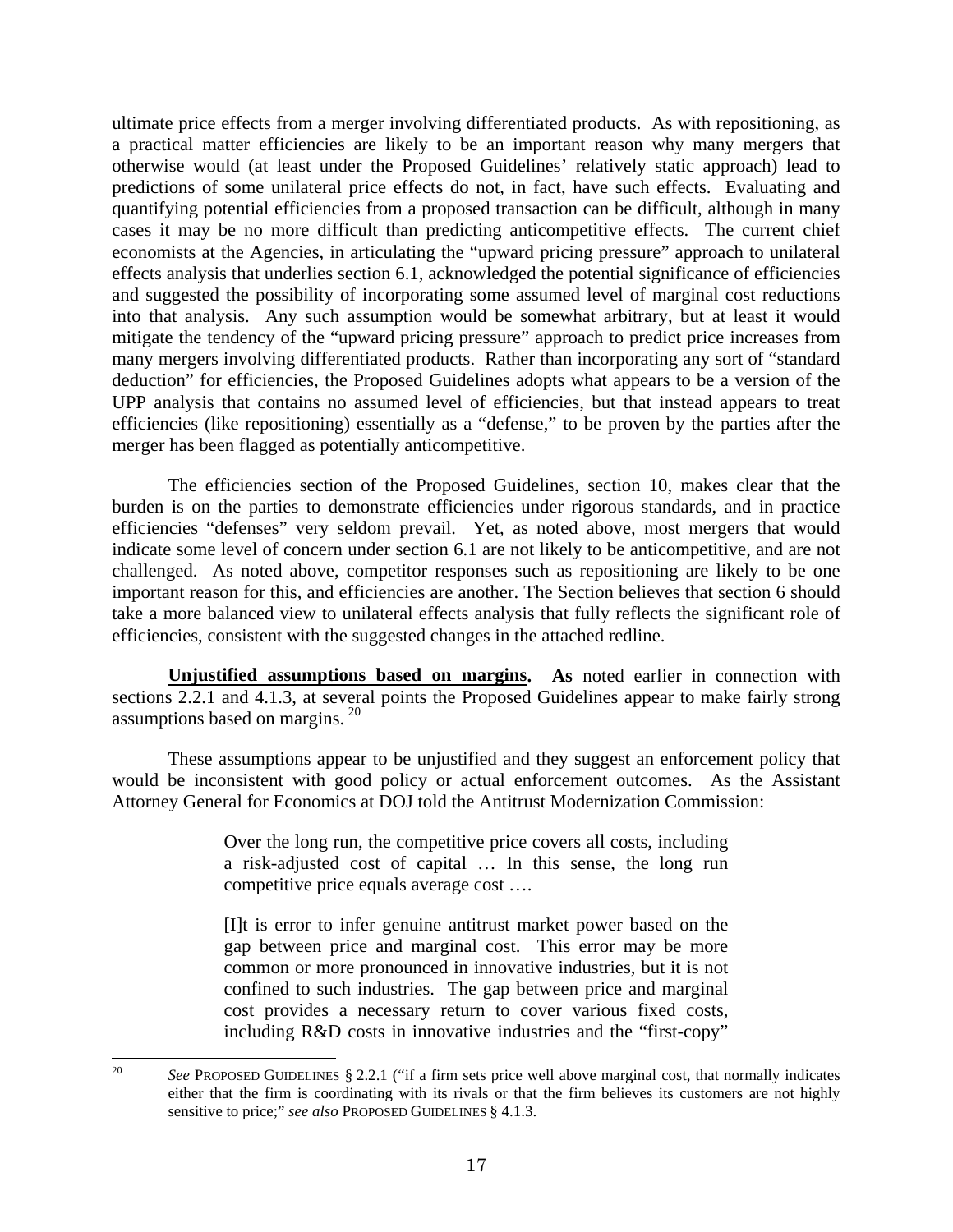costs in content-based markets. The key point to bear in mind here is that the competitive price can easily and significantly exceed marginal cost.<sup>[21](#page-17-0)</sup>

As discussed above in connection with section 4.1.3, the assumptions in the Proposed Guidelines based on margins appear to be unjustified or, at a minimum, potentially misleading. Moreover, in view of the very prominent role that margins play in the Proposed Guidelines' unilateral effects analysis, there is the potential for that analysis to flag many more mergers as potentially anticompetitive than is actually the case. Any discussion of margins in the context of unilateral effects should, at a minimum, make clear that the relevant costs – and therefore margins – need to be determined in a manner that is appropriate in each particular case, focusing on the costs that are relevant to firms' pricing decisions, including a determination of the appropriate timeframe over which those costs are evaluated.

**Reduced product "variety" as a theory of competitive harm.** Section 6.4 suggests that a merger may lead to unilateral anticompetitive effects due to a "material reduction in variety" that "leads to a demonstrable loss of significant value to consumers over and above any price effects," such as where the merged firm ceases offering one of the products sold by the merging parties. The discussion notes that a reduction in product "variety" may not necessarily be anticompetitive and may in fact be efficient. The conditions in which such an efficiency effect might be found are not well articulated, however, nor are concepts like "demonstrable loss of significant value to consumers," apart from any price effects, explained.

As section 6.2 notes, a nominal reduction in the mere number of products offered by the merged firm is not an uncommon consequence of mergers, and can be competitively neutral or procompetitive. Moreover, it is not clear what if any transactions the Agencies would contemplate investigating or challenging under a theory of anticompetitive reductions in product "variety" that would not have been adequately addressed under another, accepted theory of unilateral effects. The Section believes the Agencies should consider whether such a theory is needed, and whether the Proposed Guidelines provide adequate guidance as to when and why such a theory would be applied. Application of the theory could result in unnecessary investigations prompted by otherwise routine, and competitively insignificant, facts – such as the fact that, presumably in every case, some customers purchased (and therefore ascribed "value" to) the product that ultimately was eliminated post-merger. In addition, on this and other issues, the Section believes the Agencies should consider the important impact that U.S. policy statements such as the Guidelines have had, and will likely continue to have, on the development of antitrust policy outside the United States. Adding language to the Guidelines that is ambiguous could weaken the constructive role that the Agencies' policies have had abroad, and could undermine the increasing international consensus toward economically rigorous and transparent standards for merger enforcement.

\* \* \*

<span id="page-17-0"></span>21

<sup>21</sup> Carl Shapiro, Antitrust, Innovation, and Intellectual Property, Testimony Before the Antitrust Modernization Commission, at 7 (Nov. 8, 2005, *available at* http://faculty.haas.berkeley.edu/shapiro/ amcinnovation.pdf.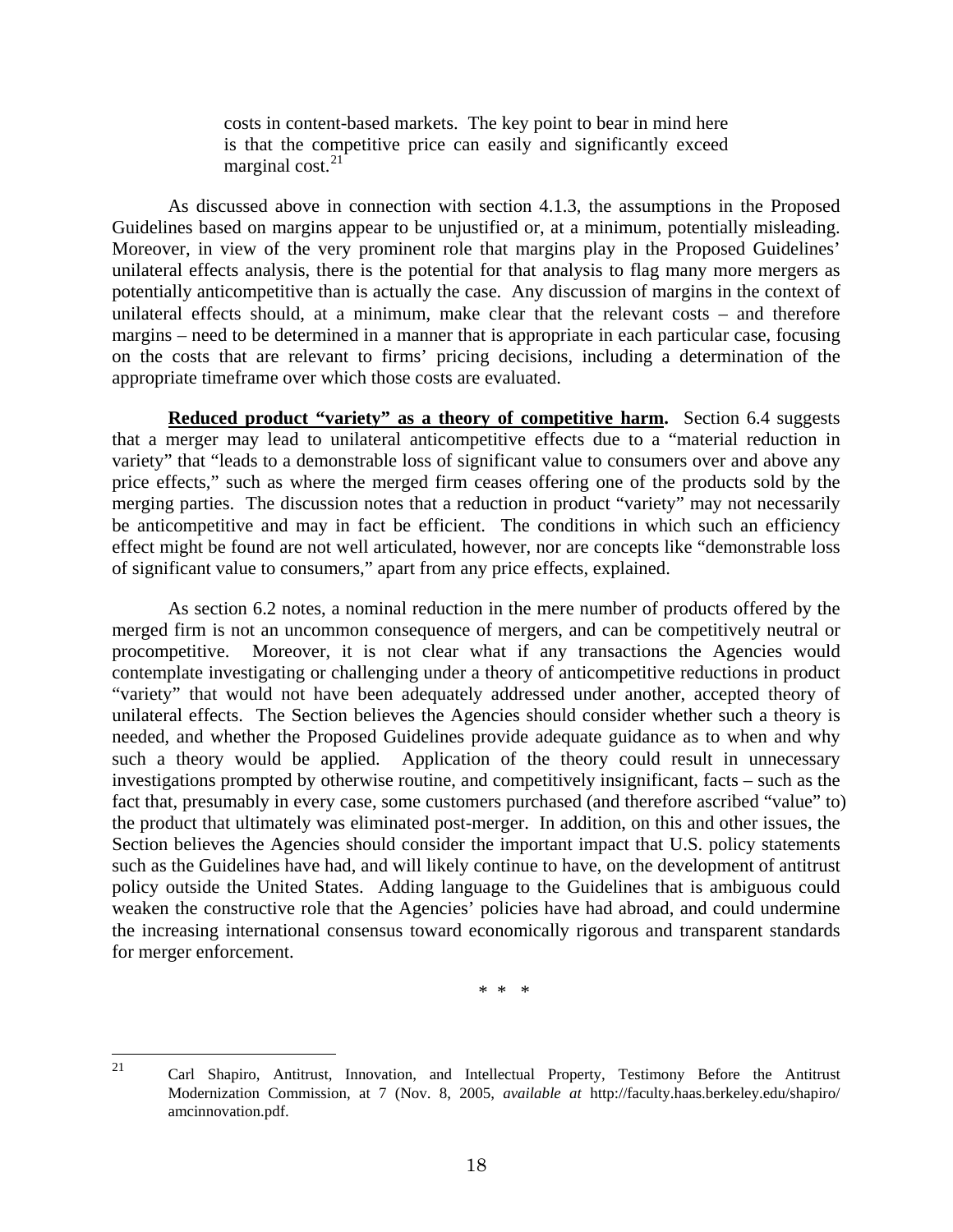The foregoing comments on section 6 suggest the following specific revisions to the Proposed Guidelines:

In the second introductory paragraph of section 6, delete the reference to "reduced product variety."

Add a new paragraph at the end of the introductory portion of section 6:

"The Agencies will take into account potential efficiencies in assessing unilateral effects from a merger, bearing in mind that many mergers generate some level of cost reductions, and that cost reductions attributable to a merger directly affect whether, or to what degree, the merger is likely to have anticompetitive price effects. The greater the potential efficiencies, the lower the potential for unilateral price effects."

# In section 6.1:

In the second paragraph, the Section recommends changing the second sentence to reflect more fully the factors that bear on the assessment of potential unilateral effects (changes emphasized in italics): "Some of the sales lost due to the price rise may merely be diverted to the product or the merger partner and, depending on factors including relative margins, efficiencies, and competitive responses such as repositioning, capturing such sales loss through merger may make the price increase profitable ...."

In the third paragraph, second sentence, the section would add "potentially" before "greater, the more the buyers of products sold by one merging firm consider …"

In the fourth paragraph, in order to provide a more analytically balanced formulation, and to ensure that margin data is evaluated in the proper context, the section recommend changing the second sentence as follows: "If premerger margins between price and the costs that firms consider in setting prices are sufficiently high, that significant fraction need not approach a majority." Delete "many" from the next sentence.

Example 18 would better reflect the foregoing discussion if it were revised as follows (changes highlighted in italics\_: "In Example 6, the merged entity controlling products A and B would "potentially have an incentive to raise prices 10%, absent efficiencies or competitive responses such as repositioning…."

In the fifth paragraph, the Section recommends adding a new sentence before the last sentence: "Information relating to pre-merger conditions is potentially relevant if there is evidence that such information is indicative of likely post-merger diversion ratios." We believe the next sentence unduly casts doubt on the relevance of diversion ratios between products sold by the merging firms and products sold by other firms by stating that they "have at most secondary predictive value." The Section recommends replacing that language with "are also relevant to the inquiry into potential unilateral effects."

In the sixth paragraph, the Section believes it is important to include a discussion of the main conditions and assumptions that underlie the Proposed Guidelines' unilateral effects analysis. One condition that the Section believes is important, but that is not articulated in the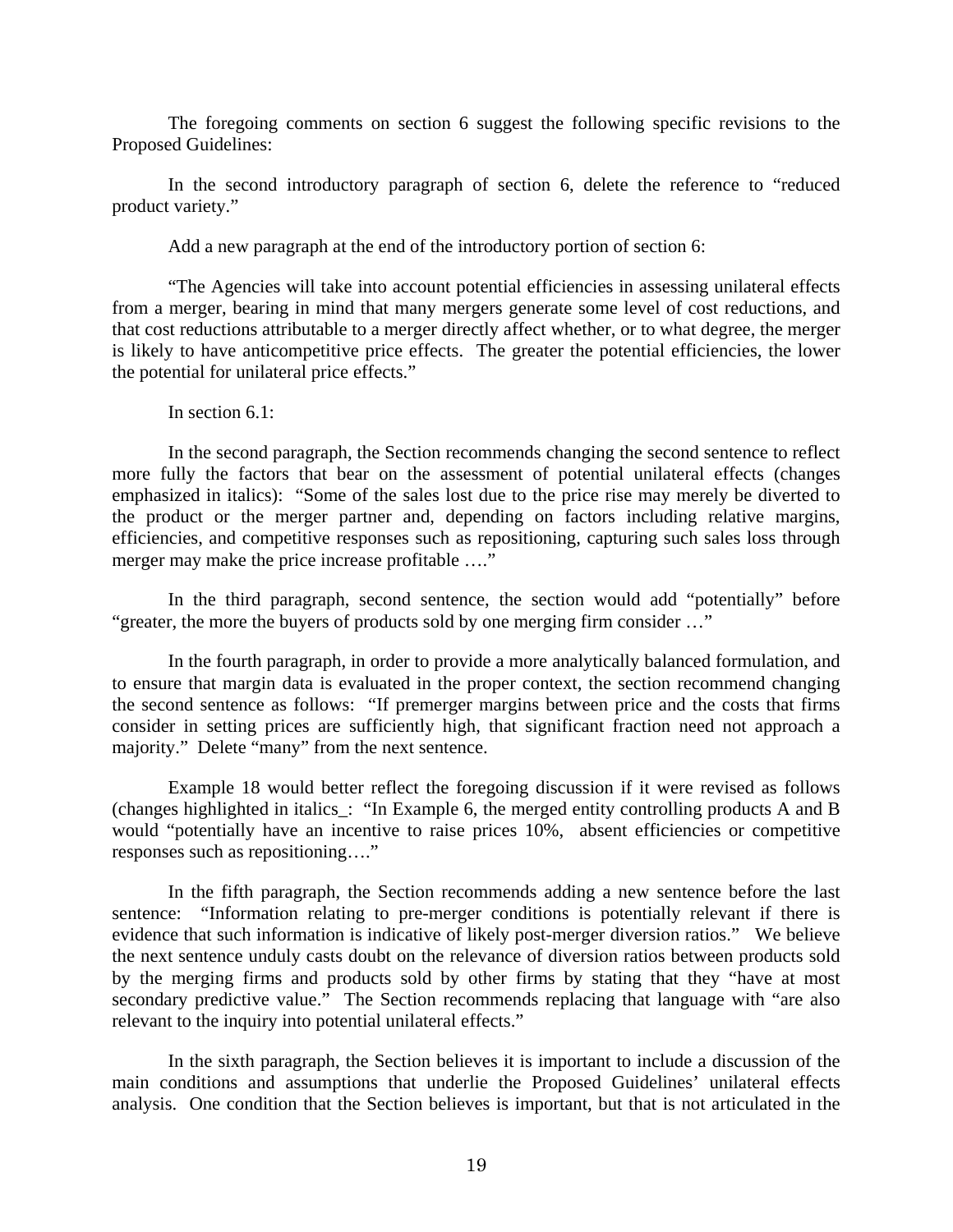Proposed Guidelines, should be added here, after the first sentence: "This analysis requires that the products previously sold by both of the merging firms continue to be sold post-merger." Then the Section believe the next sentence should be clarified to state: "In the absence of efficiencies or competitive responses such as repositioning, that boost to profits is equal to the value to the merged firm of the sales diverted to those products." The next sentence should reflect the margins point noted above, by adding a reference to "the costs that firms consider in setting prices." And, in line with the above comments on the role of market definition, the Section recommends deleting the next sentence: "Diagnosing unilateral price effects based on the value of diverted sales need not rely on market definition or the calculation of market shares and concentration."

In the seventh paragraph, the Section recommends adding a reference to efficiencies at the end of the second sentence: " .. as well as potential efficiencies from the transaction."

In the last paragraph of section 6.1, the Section recommends changing the first sentence to state: "A merger is unlikely to generate substantial unilateral price increases if non-merging parties offer sufficiently close substitutes for the products offered by the merging firms; or if non-merging firms are able to reposition their products to offer sufficiently close substitutes for the products of the merging firms." After the reference to the entry analysis in section 9, the Section believes it is important to note the potential differences between repositioning and new entry, by adding: " ... although repositioning may in some cases be more readily accomplished than is new entry."

## In section 6.2:

In the second paragraph, the Section recommends changing the second sentence as follows: "This is a starting ;point in assessing whether the merger enhances the ability and incentive of the merged entity ...." Then, the Section recommends adding a new sentence: "Unilateral effects are not likely if either of the merging firms would be replaced by the buyer with an equally competitive seller not previously considered."

The Section recommends that the third paragraph be revised as follows, to provide a more analytically neutral formulation: "Anticompetitive effects in these settings many be assessed based on a number of factors, including the frequency or probability with which, prior to the merger, one of the merging sellers had been the runner-up when the other won the business; the advantage the runner-up merging firm has over other suppliers in meeting customers' needs; and the degree of profitability of the pre-merger winning bids. All of these factors are likely to be small if there are sufficient, similarly-situated bidders."

In the third paragraph, the last sentence appears to unduly imply that anticompetitive effects are equally likely regardless of whether the merging sellers are aware of which buyers they are best positioned to serve, so the Section recommends deleting this sentence.

In section 6.3, Example 19, last sentence, the Section recommends adding "has the potential to" harm customers, and adding at the end of that sentence: "… depending on a further assessment of factors including efficiencies and competitors' likely supply responses."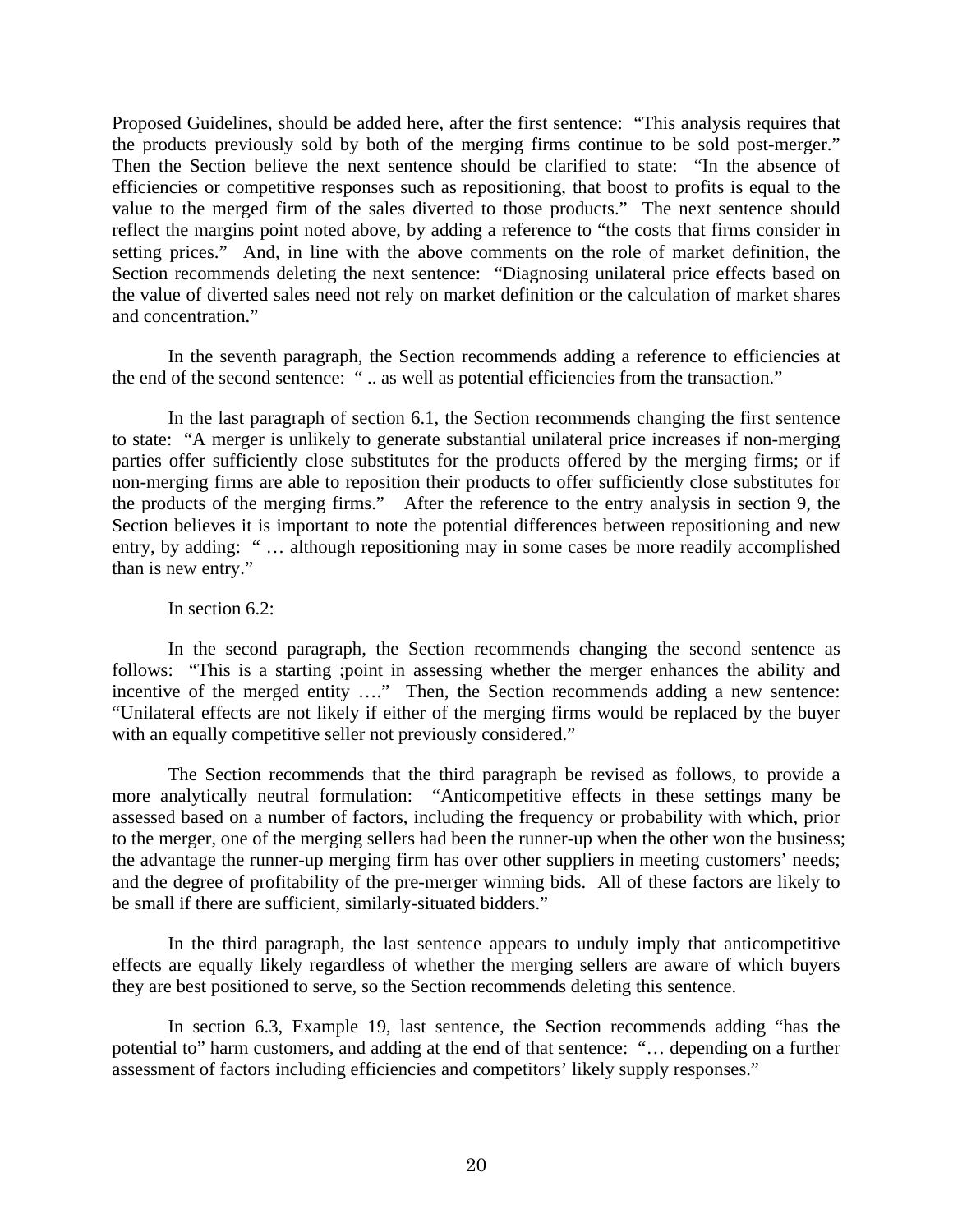In section 6.4, in accordance with the above discussion of the Section's concerns over introducing a theory of competitive harm based on a reduction in "product variety" apart from other output or price effects, the Section recommend deleting the references to "product variety" in the title of the section, and deleting the last two paragraphs of the section in their entirety.

In the first paragraph of section 6.4, the Section recommends adding at the end of the first paragraph: " …. To the ultimate harm of consumers." In thee second paragraph, second sentence, the Section recommends changing "capabilities" to "specialized assets or characteristics." The Section would add at the end of the last sentence: " … that is likely to enhance competition;."

#### **SECTION 7: COORDINATED EFFECTS**

The Agencies' proposed revisions to the 1992 Guidelines suggest a substantial lessening of the hurdles the Agencies need surmount before concluding a transaction increases the likelihood of (or makes for more durable) coordinated interaction. In addition to lowering the burden, the Proposed Guidelines are substantially "one-sided"; they fail to recognize the possibility that a transaction will make coordination less likely (or less sustainable).<sup>[22](#page-20-0)</sup>

The Proposed Guidelines directly foreswear any significant burden on the Agencies to have transaction-specific evidence supporting a theory of post-merger coordination. The second paragraph of proposed section 7.1 reads as follows:

> "Pursuant to the Clayton Act's incipiency standard, the Agencies may challenge mergers that in their judgment pose a real danger of harm through coordinated effects, *even without specific evidence* showing precisely how this will happen. The Agencies are likely to challenge a merger that would significantly increase concentration and lead to a moderately or highly concentrated market if that market shows signs of vulnerability to coordinated conduct and the Agencies have a theory they deem plausible of how the merger may cause adverse coordinated effects." (Emphasis added).

The Section believes there is insufficient support for setting the Agencies' burden so low (or to suggest it is so low). In addition, as drafted, the Section believes it will have substantial repercussions in the development of merger law in those competition agencies with only limited experience in analyzing transactions for anticompetitive effects. The Section suggests the Agencies add a materiality component to their analysis, more directly indicate they will take account of countervailing evidence and not rely simply on concentration statistics, and strengthen the requirement that the Agencies have a theory supporting a determination that a merger may better support a coordinated outcome, post-merger. The Section suggests the following language replace the paragraph discussed above:

<span id="page-20-0"></span><sup>22</sup> 22 To address this later point, we suggest any revised Guidelines include the following sentence, just after the initial discussion of the way in which a merger may strengthen the conditions for coordination: "Conversely, a merger may disrupt existing coordination (whether explicit or tacit), and/or strengthen the incentive for the merged entity to deviate from a coordinated (explicit or tacit) outcome."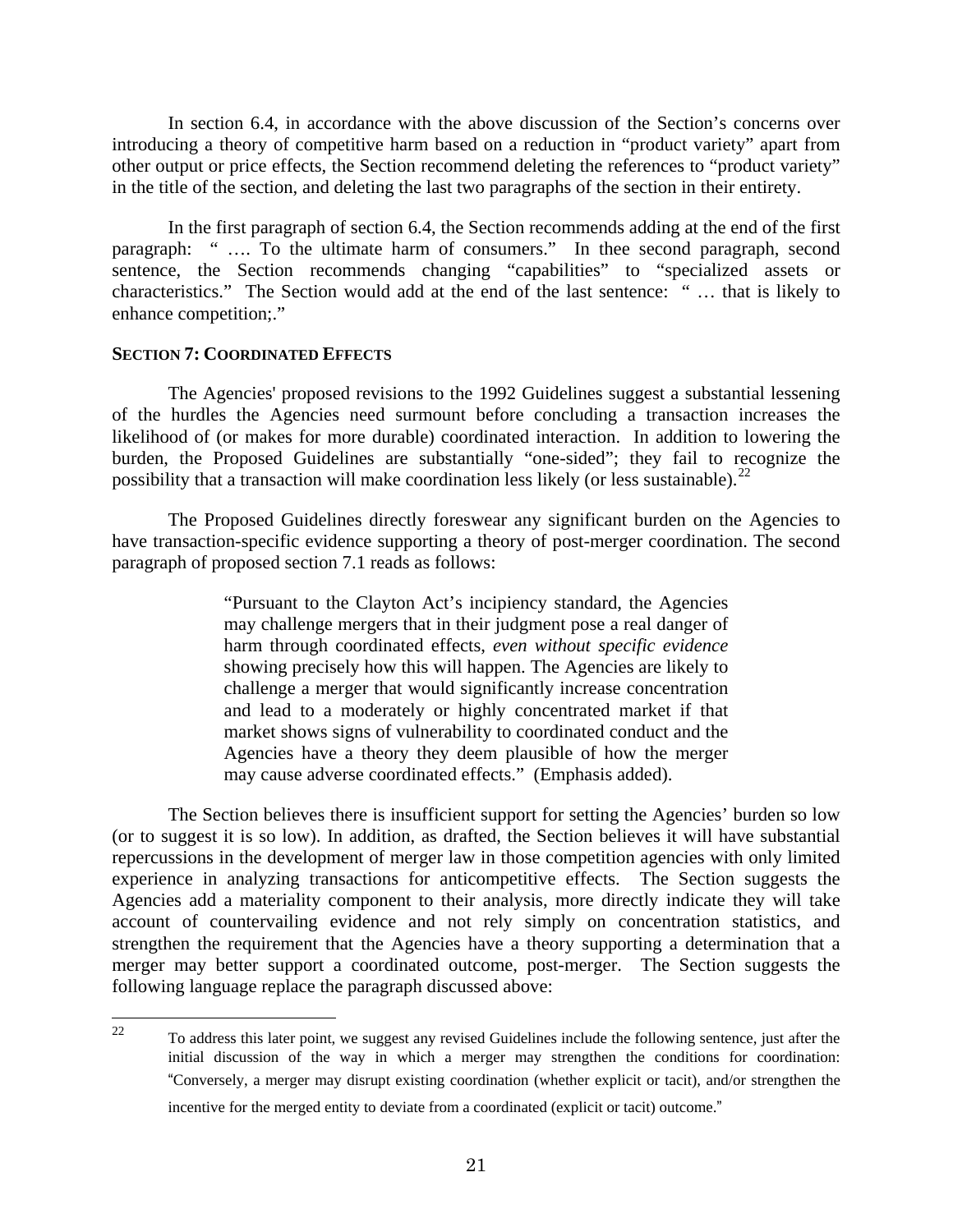Pursuant to the Clayton Act's incipiency standard, the Agencies are likely to challenge a merger that would significantly increase concentration and lead to a moderately or highly concentrated market if that market shows significant signs of vulnerability to coordinated conduct, absent countervailing evidence or conditions, and the Agencies have a credible theory of how the merger is likely to cause adverse coordinated effects.

Consistent with the belief that the Proposed Guidelines suggest too low a burden on the Agencies, the Section encourages further development of the materiality requirement  $2^3$ , and recognition that whether a merger is likely to lead to more coordination requires inquiry into both the remaining firms (or a subset of the remaining firms) incentives to engage in post-merger coordination, and their ability to do so. The Section suggests that the Proposed Guidelines include the following language:

> The Agencies will seek to identify whether the merger brings about a material change in market conditions sufficient to make the incentives toward, or the ability to engage in, coordination more likely, more strong, or more durable.

The Proposed Guidelines should better recognize the distinction between "incentive" and "ability" to engage in coordinated interaction; the incentive, absent the ability, is not sufficient to lead to a coordinated outcome. Consistent with this, the Proposed Guidelines should recognize that while historical efforts at failed collusion may suggest the firms operating in the industry have an incentive to engage in a coordinated outcome, such failures do not support (and in fact counter) a finding that, pre-merger, the industry participants had the ability to coordinate. Thus, where the Proposed Guidelines suggest evidence of actual or failed collusion may be evidence of conditions supporting post-merger coordination, any new Guidelines should make clear that these conditions may simply support a finding of an incentive towards a coordinated outcome, not the ability to coordinate an outcome.

The Proposed Guidelines' abbreviation (or perhaps elimination) of the current Guidelines' discussion of Stigler's framework analyzing conditions conducive to coordination suggests the Agencies are downplaying (or eliminating) the necessity of identifying each factor in what the Guidelines currently suggest is required for a proper coordinated interaction case. The 1992 Guidelines are clear: "Successful coordinated interaction entails reaching terms of coordination that are profitable to the firms involved and an ability to detect and punish deviations that would undermine the coordinated interaction." (Emphasis added). The Proposed Guidelines are less clear: "The ability of rival firms to engage in coordinated conduct depends on the strength and predictability of rivals' responses to a price change or other competitive initiative." It is not only unclear if "strong" and "predictability" replace "punish" and "detect" (the concepts seem dissimilar), but also whether each of the two requirements (however measured) are necessary to allege coordinated effects, or are simply weighed against one another, with the presence of only

<span id="page-21-0"></span> $23$ 

Further explication of the materiality requirement will help counter the current draft's suggestion that the analysis of various factors supporting coordination will not devolve into a simple reliance on counting, rather than analyzing the interplay, of factors supportive of coordination.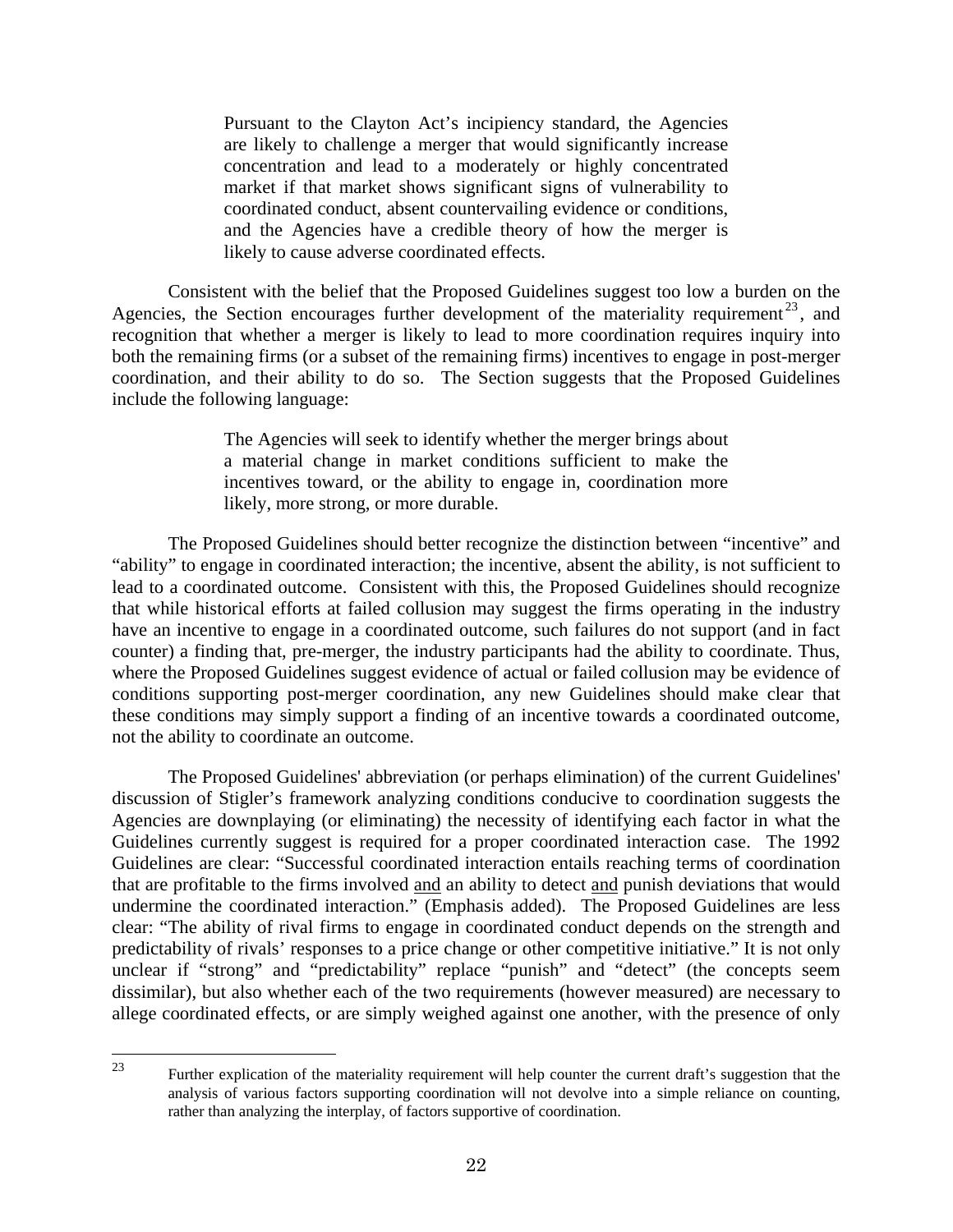one factor (strength or predictability) being sufficient to support a coordination story. Put another way, it is unclear whether a strong but unpredictable response will be treated differently than a weak but predictable response.

Finally, the Section believes the distinction between "a common understanding that is not explicitly negotiated" and "parallel accommodating conduct not pursuant to a prior understanding" is unclear. This could be read to codify a distinction between tacit collusion and conscious parallelism, but that is unclear. In any event, it should be clarified under what circumstances the agencies will pursue each theory. The 1992 Guidelines recognize that coordinated interaction subject to section 7 challenge need not otherwise be illegal - without identifying a distinction between tacit collusion and conscious parallelism, by stating "[Coordinated interaction] includes tacit or express collusion, and may or may not be lawful in and of itself."

# **SECTION 8: POWERFUL BUYERS**

In the Section's comments to the Guidelines Review Project submitted on November 6, 2009, the Section noted the ample amount of precedent – before the Agencies, in court and in foreign jurisdictions – where the presence of powerful buyers had an impact on the assessment of a merger's impact on competition. <sup>[24](#page-22-0)</sup> The Section, therefore, recommended that the Agencies provide additional guidance on their view as to the significance of large buyers in assessing mergers. While the Section applauds the addition of the language in Section 8 of the Proposed Guidelines on Powerful Buyers, the Section is of the view that additional guidance is still needed.

Section 8 in the proposed revisions to the Guidelines provides limited guidance by explaining that "powerful buyers may constrain the ability of the merging parties to raise prices." It also refers to two instances where buyer power would not be relevant – when the powerful buyers cannot protect themselves and when other buyers in the market are still harmed by the merger's effects. The Section believes that further guidance on when powerful buyers would be relevant is necessary. In particular, the Section recommends amending the second paragraph of the section to read:

"The Agencies consider the possibility that powerful buyers may constrain the ability of the merging parties to raise prices. This may occur, for example, where powerful buyers have the ability to sponsor entry, or where the presence of large buyers may reduce coordinated effects by creating an incentive for suppliers to deviate from the terms of coordination. The Agencies do not presume, however, that the presence of powerful buyers alone forestalls adverse competitive effects flowing from the merger. Even buyers that can negotiate favorable terms may be harmed by an increase in market power. The Agencies examine the choices available to powerful buyers and how those choices likely would change due to the merger. "

<span id="page-22-0"></span> $24$ 

<sup>24</sup> ABA SECTION COMMENTS, *supra* note 5, at 30-32.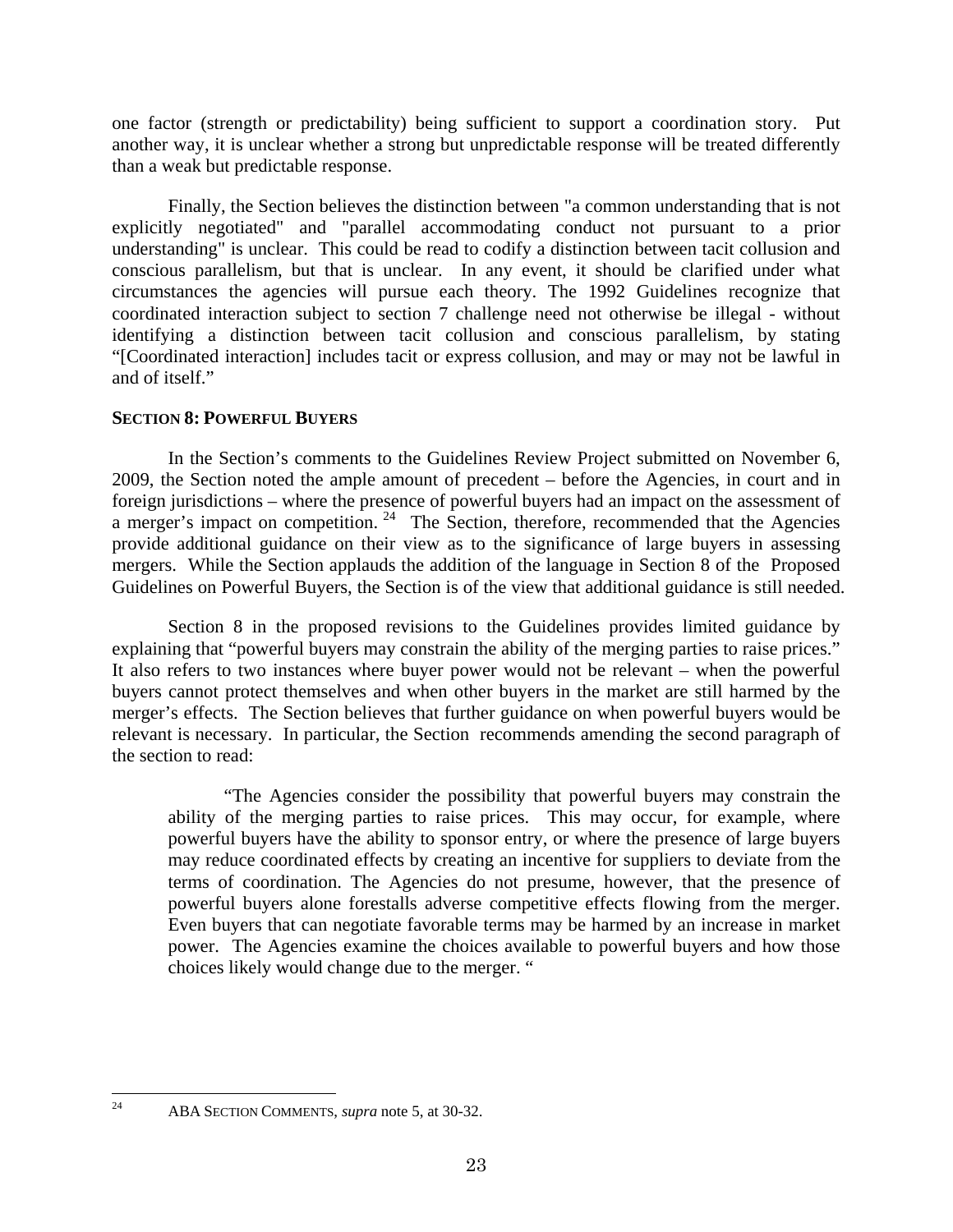### **SECTION 9: ENTRY**

## *Sufficiency*

Both the 1992 Merger Guidelines and the Proposed Guidelines use the same language to articulate the effects-based standard for assessing the sufficiency of entry: it must "deter or counteract the competitive effects of concern."<sup>[25](#page-23-0)</sup> When it comes to price effects, both versions explain that sufficient entry renders the price increase unprofitable, returning prices to their premerger levels. [26](#page-23-1) Unlike the 1992 Merger Guidelines, however, the Proposed Guidelines add the following sentence: "The Agencies normally look for reliable evidence that entry will be sufficient to replicate at least the scale and strength of one of the merging firms."<sup>[27](#page-23-2)</sup> Because entry may often fall short of replicating the scale and strength of one of the merging firms and still be sufficient to deter or counteract the competitive effects of concern, the Section recommends deleting that sentence.

Two common examples illustrate the problem with measuring entry sufficiency based on whether it replicates the scale or strength of one of the merging parties. First, as explained in section 6.3 of the Proposed Guidelines, the typical competition concern in mergers with relatively undifferentiated products is that the merged firm will find it profitable to unilaterally suppress output and thereby raise market prices. In most circumstances where this concern exists, the merged firm need not cut output equal to the full production of one of the merging parties for this strategy to succeed. Thus, entry in the market sufficient to at least replace the amount of the output reduction should be sufficient to counteract the merger's anticompetitive effect. Replicating one of the merging parties' output would not be necessary under these circumstances.

The second example involves mergers that raise potential coordinated effects concerns. As explained in section 7 of the Proposed Guidelines, removing a competitor from the market may diminish competition by enabling or encouraging coordinated interaction among the remaining competitors. Whether coordinated effects will occur depends in large part on the "strength and predictability of rivals' responses" to competitive moves in the market.<sup>[28](#page-23-3)</sup> Accordingly, entry by a "maverick" firm with the incentive to cut price and otherwise disrupt industry tendencies to cooperate on the terms of competition may be sufficient to counteract a merger's coordinated effects concerns.<sup>[29](#page-23-4)</sup> Moreover, because a maverick's impact on the market in this situation is usually greater than the impact of a comparably-sized (or even larger), non-

 $25$ 

<span id="page-23-1"></span><span id="page-23-0"></span><sup>&</sup>lt;sup>25</sup> 1992 MERGER GUIDELINES §§ 3.0, 3.4; PROPOSED GUIDELINES §§ 9.0, 9.3.<br><sup>26</sup> See 1992 MERGER GUIDELINES § 3.0 ("Entry that is sufficient to counteract the competitive effects of concern will cause prices to fall to their premerger levels or lower."); PROPOSED GUIDELINES § 9.0 ("A merger is not likely to enhance market power if entry into the market is so easy that the merged firm and its remaining rivals in the market, either unilaterally or collectively, could not profitable raise the price or % otherwise reduce competition to the level that would prevail in the absence of the merger.") Proposed Guidelines,  $\S$  9.3.<br>28

<span id="page-23-2"></span>

<span id="page-23-4"></span><span id="page-23-3"></span><sup>&</sup>lt;sup>28</sup> Proposed Guidelines,  $\S 7$ .<br><sup>29</sup> The effects flowing from a

The effects flowing from entry by a maverick firm are informed by the impact of removing a maverick firm through a merger. While the removal of maverick in certain circumstances can lessen competition, as explained in Section 2.1.5 of the Proposed Guidelines, the entry of a maverick firm can have unique benefits to competition.